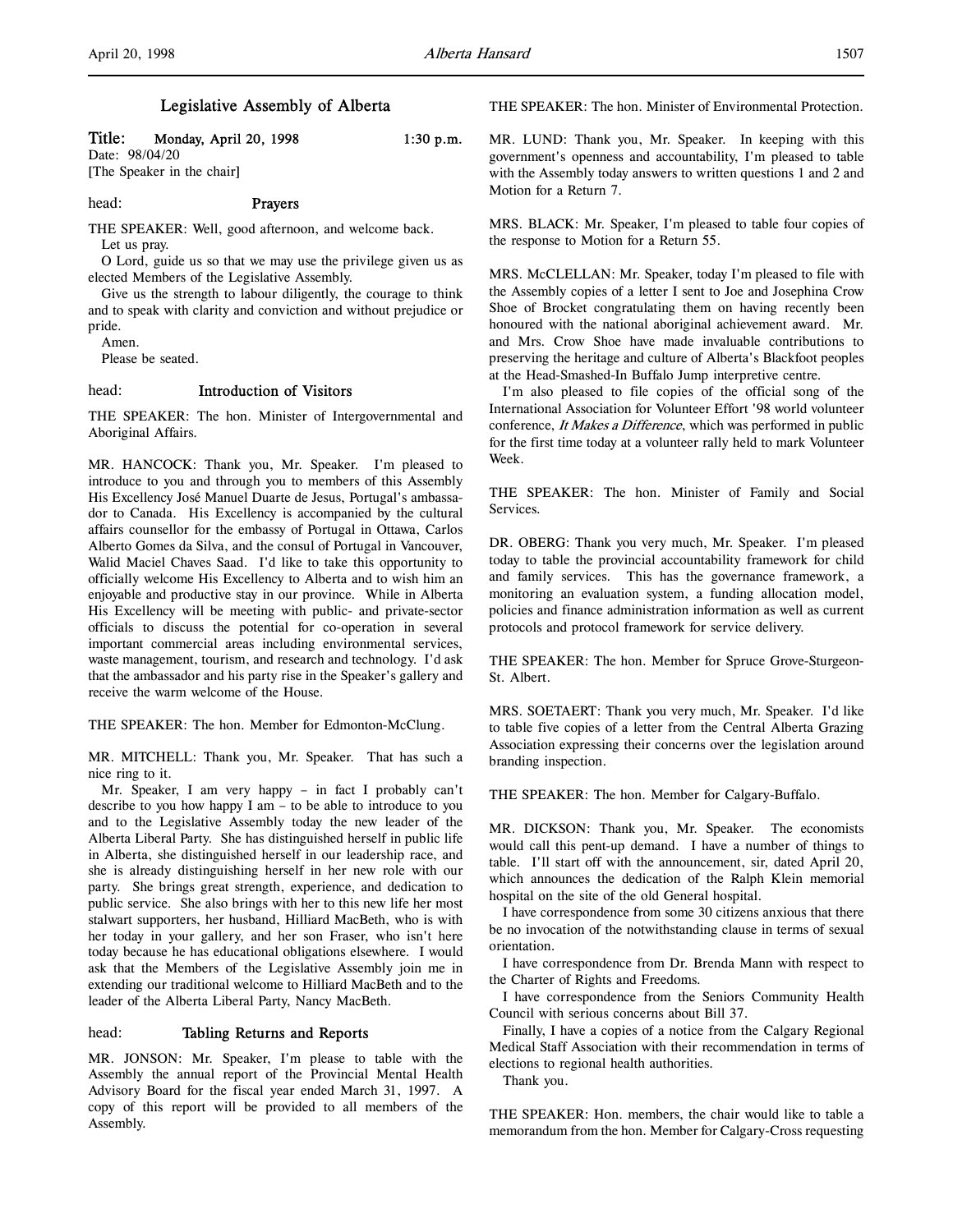that Bill 212, the Amusements Amendment Act, 1998, be brought to the Committee of the Whole on Wednesday, April 22, 1998, as soon as the House business will allow.

The hon. Member for Edmonton-Rutherford.

MR. WICKMAN: Thank you, Mr. Speaker. I wish to table copies of a letter expressing support for the recent Supreme Court ruling from a constituent who asked me to do it on her behalf. Thank you.

# head: Introduction of Guests

THE SPEAKER: Hon. members, there is quite a list today. Before we proceed, I want to acknowledge the presence of one member today in the Assembly, and that's the hon. Member for Calgary-McCall, who was elected in a by-election three years ago today, April 20, 1995.

The hon. Member for Calgary-Currie.

MRS. BURGENER: Thank you, Mr. Speaker. It's a privilege this afternoon to introduce to you and through you to the members of the Assembly two constituents of mine who are seated in your gallery, sir. They are Mr. and Mrs. Hans and Margarete Paulsen. They have a long-time relationship with our family in that our two daughters met in Girl Guides and have enjoyed a long friendship for the last 15 years. So I'd ask Margarete and Hans to please stand and receive the warm reception of this Assembly.

THE SPEAKER: Hon. Member for Edmonton-Rutherford, you have a guest today?

MR. WICKMAN: Thank you, Mr. Speaker. It's my pleasure to introduce to you and through you to Members of the Legislative Assembly 59 very knowledgeable grade 6 students from St. Teresa Catholic elementary school. They are accompanied today by two teachers, Mr. Charles Stuart and Mrs. Camille Hamel, and three adults: Mrs. Deb Smith, Mrs. Debbie Breakwell, and Mr. Ken Hilsenteger. If they would stand please in the public gallery and receive the warm welcome of the House.

THE SPEAKER: The hon. Member for Edmonton-Mill Creek.

MR. ZWOZDESKY: Thank you, Mr. Speaker. It's a pleasure and a delight to introduce to you and through you to all members of our House a good friend of mine who has served a very large group of constituents in my area of Edmonton-Mill Creek. He's also the executive director of the West Edmonton Business Association and a dedicated and active follower of the political process. M. Guy Ouellette, lève-toi pour recevoir toutes les admirations de nous tous ici.

# 1:40

MRS. McCLELLAN: Mr. Speaker, I have two introductions I'd like to make. First I'd like to introduce to you and through you to the Assembly members of the International Association for Volunteer Effort conference steering committee who took part in a rally on the Legislature Grounds today. I'll ask them to stand as I introduce them. In the gallery are Krishan Joshee, Stan Fisher, Vern Colley, Peter Crosman, Dennis Fahlman, Tracey Geyer, Michael Warmington, Glynis Thomas, Bob Wyatt, and Georgette Thrasher. I would ask that all members give these volunteers a very warm welcome.

Also it is an honour and a pleasure for me to introduce to you and through you to members of the Assembly the St. Albert Children's Theatre Festival Ensemble, who performed the official song of the international conference, It Makes a Difference. These young people represent the St. Albert Children's Theatre, a very talented young group. I would also like to introduce Janice Flower, artistic director with the theatre and songwriter of that official song. I tabled copies of that song earlier. Would you give all of these young people a warm welcome.

THE SPEAKER: The hon. Member for Edmonton-Ellerslie.

MS CARLSON: Thank you, Mr. Speaker. It's a real pleasure for me today to introduce two very dear friends of mine. These two people were instrumental in ensuring that we had a very successful leadership process and an outstanding celebration on the weekend, when we chose our new leader. I would ask the president of our party, Rick Miller, and the executive director, Muriel Abdurahman, to rise and receive the traditional warm welcome of this House.

head: Ministerial Statements

### National Volunteer Week

MRS. McCLELLAN: Mr. Speaker, yesterday marked the beginning of a very special week in our country, National Volunteer Week. From April 19 to 25 communities across Alberta and Canada will show their appreciation for the millions of volunteers who donate their time, energy, and talents to making our country an even better place to live.

Earlier today I had the pleasure of attending a Volunteer Spirit Day rally to recognize some of Alberta's volunteers. They are a dedicated group of people who are helping to host the 1998 International Association for Volunteer Effort conference in Edmonton this August. Some of those volunteers I introduced earlier, including the very talented St. Albert Children's Theatre Festival Ensemble. The rally is one of many activities that are taking place across our province in all of our communities to thank volunteers who play such a vital role in our communities.

The Wild Rose Foundation in collaboration with Volunteer Alberta facilitates the provincial focus of Volunteer Week. This year a record 92 Alberta communities representing more than 2 million Albertans are participating in this weeklong series of events. Mr. Speaker, it is estimated that the volunteer community contributes \$1 billion to Alberta's economy each and every year and \$14 billion to our nation's economy. I think it's worth noting that our province has the highest rate of volunteering of any province in Canada. The tremendous strength of our volunteer force is one reason that Alberta was chosen as the first Canadian host of the international volunteer conference. This conference will give us a unique opportunity to showcase our volunteer sector leadership on an international level. It is being hosted by the Wild Rose Foundation, which provides tremendous support to Alberta's many volunteers and volunteer organizations.

Every day our volunteers demonstrate their commitment to making Alberta an even better place to live. They are truly the unsung heroes of communities. To each member of this Assembly, I encourage you to take time during National Volunteer Week to say a personal thank you to a volunteer who touches your life.

Thank you, Mr. Speaker.

THE SPEAKER: The hon. Member for Edmonton-Centre.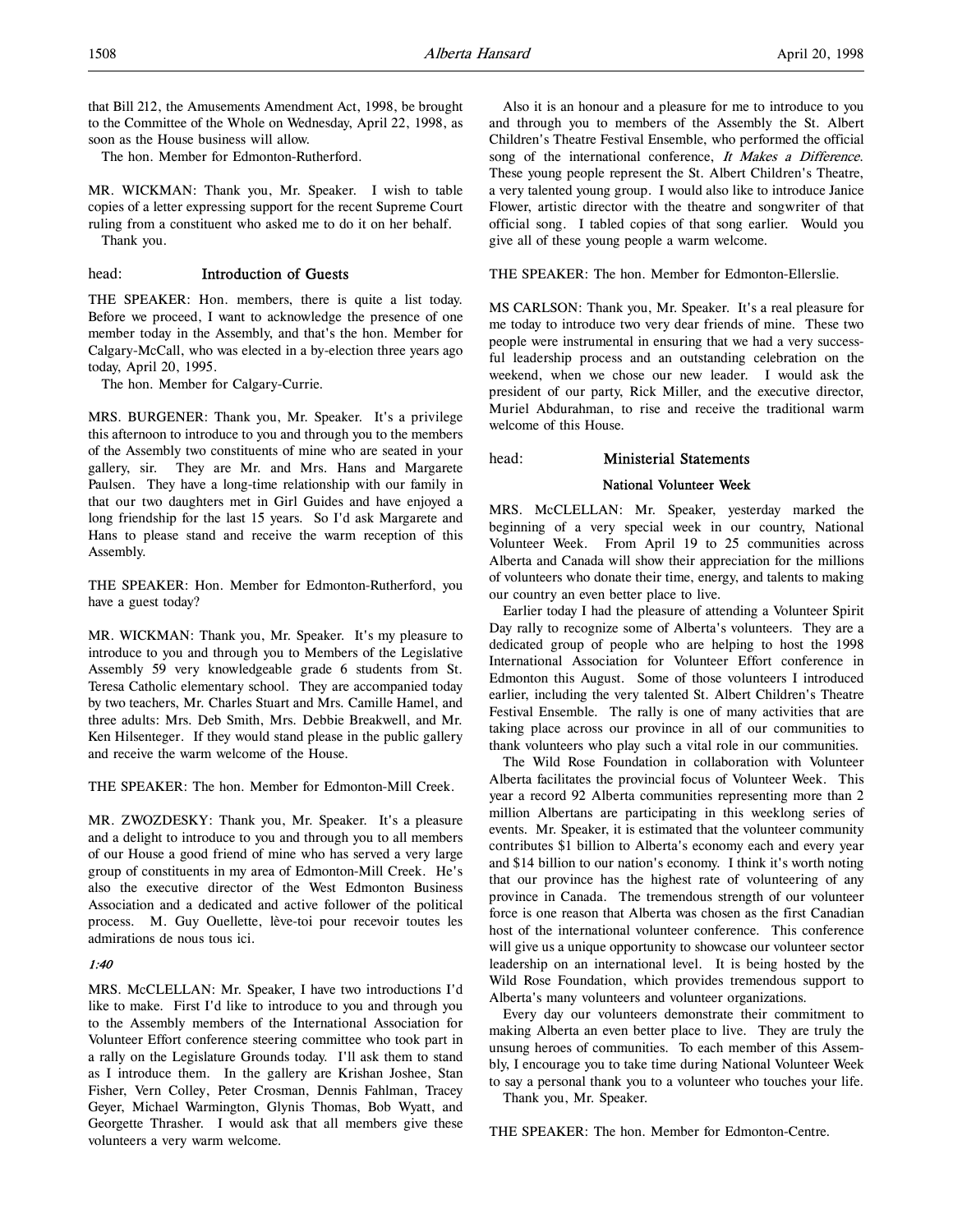MS BLAKEMAN: Thank you, Mr. Speaker. I would like to join the minister in recognizing National Volunteer Week and to express my thanks and that of the Liberal caucus to the tens of thousands of volunteers in Alberta who contribute immeasurably to our province's communities. It's not enough just to say that the spirit of volunteerism in Alberta is very strong. I would argue in fact that this spirit defines us as Albertans. Our communities, whether we're talking about neighbourhoods, charitable groups, arts and cultural groups, sports and recreation, social service helping agencies, simply could not be as successful as they have been without the willingness of Albertans to volunteer.

I disagree with the government's approach of quantifying everything, including the work done by volunteers, into a dollar figure. The value of our volunteers cannot be properly measured in this way. A strong community is measured by the dedication and commitment of people to that community.

In recent years we've seen downloading which has eroded our communities and put incredible pressures on the volunteer base in our province, but I have faith in the people of Alberta and respect for their commitment to their own communities. Therefore, I would like to join the minister in encouraging each and every one of you in this Assembly to take the time to say a thank you to the volunteers in your community.

# head: Oral Question Period

THE SPEAKER: On behalf of the Official Opposition, the hon. Member for Edmonton-Glenora.

#### Private Health Services

MR. SAPERS: Mr. Speaker, this weekend I had an opportunity to talk with hundreds and hundreds of Albertans from every region of this province. The number one policy issue on their minds was this government's support of for-profit health care. Alberta Liberals share their concern and will do everything in our power to stop Bill 37, the government's privatization plan. My questions are to the Minister of Health. How is the approval of for-profit surgical facilities consistent with your government's stated policy of support for the Canada Health Act?

MR. JONSON: Mr. Speaker, if, as I would conclude, the hon. member is referring to legislation which is being dealt with by the House – and that is Bill  $37 - I$  think that piece of legislation is designed to be consistent with the Canada Health Act. It provides for controls in terms of the quality, the assurance of access to services. It provides for the involvement of the College of Physicians and Surgeons, as I've said, with respect to quality matters. It provides for protection of the public interest in terms of the overall health care system. So I think that piece of legislation is really following a number of issues that have been brought up previously in this House and on which there has been encouragement from both sides of the House to have appropriate legislation.

MR. SAPERS: Will the minister say what possible benefit Alberta's publicly funded, universal health care system will receive from your government's licensing private, for-profit hospitals?

MR. JONSON: Mr. Speaker, probably throughout the history of the health care system in this province and certainly also since the coming into being of the Canada Health Act and a public health

care system, we've had private facilities operating within the context of a public health care system. Probably one of the longest and it would seem successful entities would be the dental clinics, dental surgery. That's been part of and in compliance with the Canada Health Act for some time. Yes, we've had some issues with respect to billing procedures with respect to eye treatments, particularly cataract surgery, but the government moved to make sure that our overall policies were in compliance with the Canada Health Act in that particular respect, and this particular piece of legislation which is I think being alluded to strengthens our ability to do so.

#### 1:50

MR. SAPERS: Mr. Speaker, maybe the minister can answer this. Why do Albertans need profit-driven surgical hospitals if it isn't to fill the gap that was created when you underfunded the public, universally accessible hospital system?

MR. JONSON: Well, Mr. Speaker, the premise on which the member's question is based of course is in my view not correct. Yes, health care, the health budget, along with education and other very important aspects of the government's delivery of services, were reduced in terms of their funding as our overall effort was important to balance the budget of this province and to address our debt.

Now, with respect to the priority the government has placed on the public health care system vis-à-vis funding, I think that is very well demonstrated by the announcements that have been made with respect to the overall increase or reinvestment in the health care system, the most recent announcement being the 66 millions of dollars of additional operational funding for regional health authorities, the capital money, the money for addressing the Y2K issue in this province.

THE SPEAKER: Second Official Opposition main question. The hon. Member for Calgary-Buffalo.

MR. DICKSON: Thank you, Mr. Speaker. Actually, the lack of commitment to public health is demonstrated by wait lists right around this province in every health care and hospital facility.

Mr. Speaker, one of the key defences that the government has marshalled in trying to justify its health care privatization policy is that it's similar to the law in Ontario. In my left hand I'm holding the 68-page Ontario Independent Health Facilities Act. In my right hand I'm holding all seven pages of the Alberta Health Statutes Amendment Act, 1998. My question is to the Minister of Health. For all of those Albertans who are wondering why he left out all of the key safeguards to protect public health care in Bill 37, I'd ask him this: why has the government not included the range of checks and balances that exist in the Ontario legislation to prevent wholesale privatization of our health care system?

MR. JONSON: Well, Mr. Speaker, I think the quality of legislation is something similar to the length of speeches, and that is that the length is not always proportionate to quality. I'm sure the opposition members would know about that.

Mr. Speaker, with respect to the document that the member waved with respect to Ontario, as I remember that document, it is an overall document which has all the committees, the procedures, and so forth that are involved in their private hospitals commission. Certainly, along with our legislation it would be necessary to have the appropriate regulations, which the member would probably be glad to know would probably fill quite a few more pages.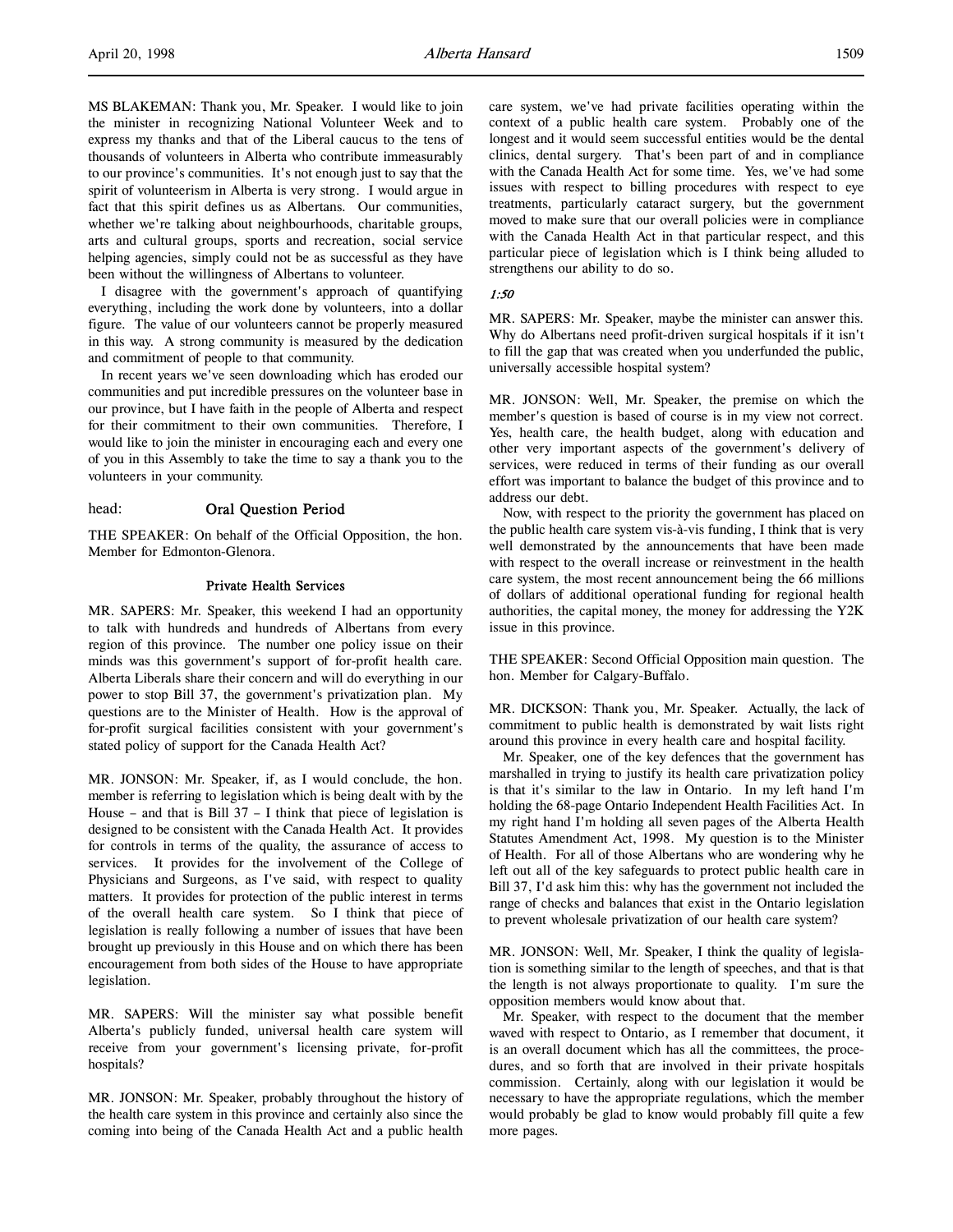MR. JONSON: Well, Mr. Speaker, the minister, of course, is only one person who is the minister of the Crown and responsible to the cabinet and caucus that makes up the government. The government of course is well placed on record and we've emphasized our commitment to ensuring that there is a good public health care system in this province and that we adhere to the principles of the Canada Health Act.

MR. DICKSON: Why is the minister rushing to pass such a dangerous law as Bill 37 with no public consultation, with no public debate? Will the minister join me at the Inn on 7th at 7 p.m. to debate the purpose and the effect of Bill 37?

MR. JONSON: Mr. Speaker, I would like to just make a comment on the opportunity that there has already been in this House to debate the principles of Bill 37. I would like to indicate that I am certainly open to something constructive from the people across the way, but when I looked over the Hansard account of the degree of second reading that we've had, I see some very general statements, some claims this way and that way. I think there's very little recognition being given in the debate to the specific and I think very strong measures that are being taken within the legislation.

Mr. Speaker, with respect to the invitation to go to the Inn on 7th, I can assure the hon. member that I do have . . .

AN HON. MEMBER: You're on duty.

MR. JONSON: Well, I'm on duty, yes, but also over the supper hour I have some very important discussions to attend to as well. I will be at the Inn on 7th, though, much later on in the evening.

THE SPEAKER: Third Official Opposition main question. The hon. Member for Edmonton-Gold Bar.

# Health Care System

MR. MacDONALD: Thank you, Mr. Speaker. There has been an increasing, escalating pattern of job action in health care as a result of this government's rigid underfunding of the system. Previous to this government there had been a pattern of planning, consultation, and respect for health care professionals as embodied in The Rainbow Report and reforms undertaken by the hon. Nancy MacBeth. Currently, doctors are protesting long hours of work and insufficient supports by closing their offices throughout this province. My first question is to the Minister of Health. Why has your government put people's health, even their lives at stake by underfunding and overworking this province's professionals to the point where they are continually forced to take job action?

MR. JONSON: Mr. Speaker, as I have repeatedly indicated inside and outside of the House, the government, Alberta Health, the minister, and our negotiating team have been ready to resume negotiations, and I am pleased to indicate that over the past few days discussions have resumed, and I think they are progressing. We have always stood ready to negotiate. Now with the cooperation of the Alberta Medical Association in this effort we are working at the overall agreement coming to a suitable conclusion.

MR. MacDONALD: Thank you, Mr. Speaker. When do you think those talks will come to a suitable conclusion? After there's more job action? Or will it happen this week?

MR. JONSON: Mr. Speaker, I'm just indicating – and I think that really this is the important thing – that every effort is now being made on both sides to hopefully come to a conclusion with respect to this overall negotiation matter.

THE SPEAKER: The hon. leader of the ND opposition.

MR. MacDONALD: I have a third question, Mr. Speaker.

Mr. Speaker, will the minister commit to this House this afternoon to increase health care funding to the levels requested by the regional health authorities all across the province? [interjections]

MR. JONSON: Possibly . . .

THE SPEAKER: I'm sorry. I may have caused that, but the hon. Minister of Health has the floor.

MR. JONSON: Mr. Speaker, possibly the hon. member has missed a few days somewhere in the deliberations of this Assembly and other events, but as indicated many days ago, the Premier had indicated on behalf of the government that we would review the overall regional health authority funding. We did have a series of meetings including a meeting with the Council of Chairs, a meeting with the CEOs. I would just like to announce this for the hon. member. We did announce an increase of some 66 millions of dollars in operational funding for regional health authorities, which matches within .1 percentage point what their suggested increase would be.

# 2:00 Private Health Services (continued)

MS BARRETT: Mr. Speaker, Bill 37 is about double-dipping. Private, for-profit hospitals want to pad their profits by dipping into the publicly funded health care system. The Minister of Health said on April 2 right here, "The College of Physicians and Surgeons has been consulted and regards this as progressive and good legislation." My question to the Health minister is this: how can he justify making that statement about the college's so-called support when some members of the college council have publicly expressed grave concern about the bill and the college president said that they have given no official response and are concerned that there has been no public discussion?

MR. JONSON: Mr. Speaker, I stand by my previous statement with respect to those sections of Bill 37 which pertain to the jurisdiction of the College of Physicians and Surgeons. One of the aspects of the bill – and I know I'm getting into specifics here – was that at one point in time the issue of whether or not to approve a private facility to function seemed to fall solely upon the College of Physicians and Surgeons because we did not have any legislative structure as a provincial government to deal with these matters. This particular piece of legislation provides that structure, and the College of Physicians and Surgeons were supportive of that.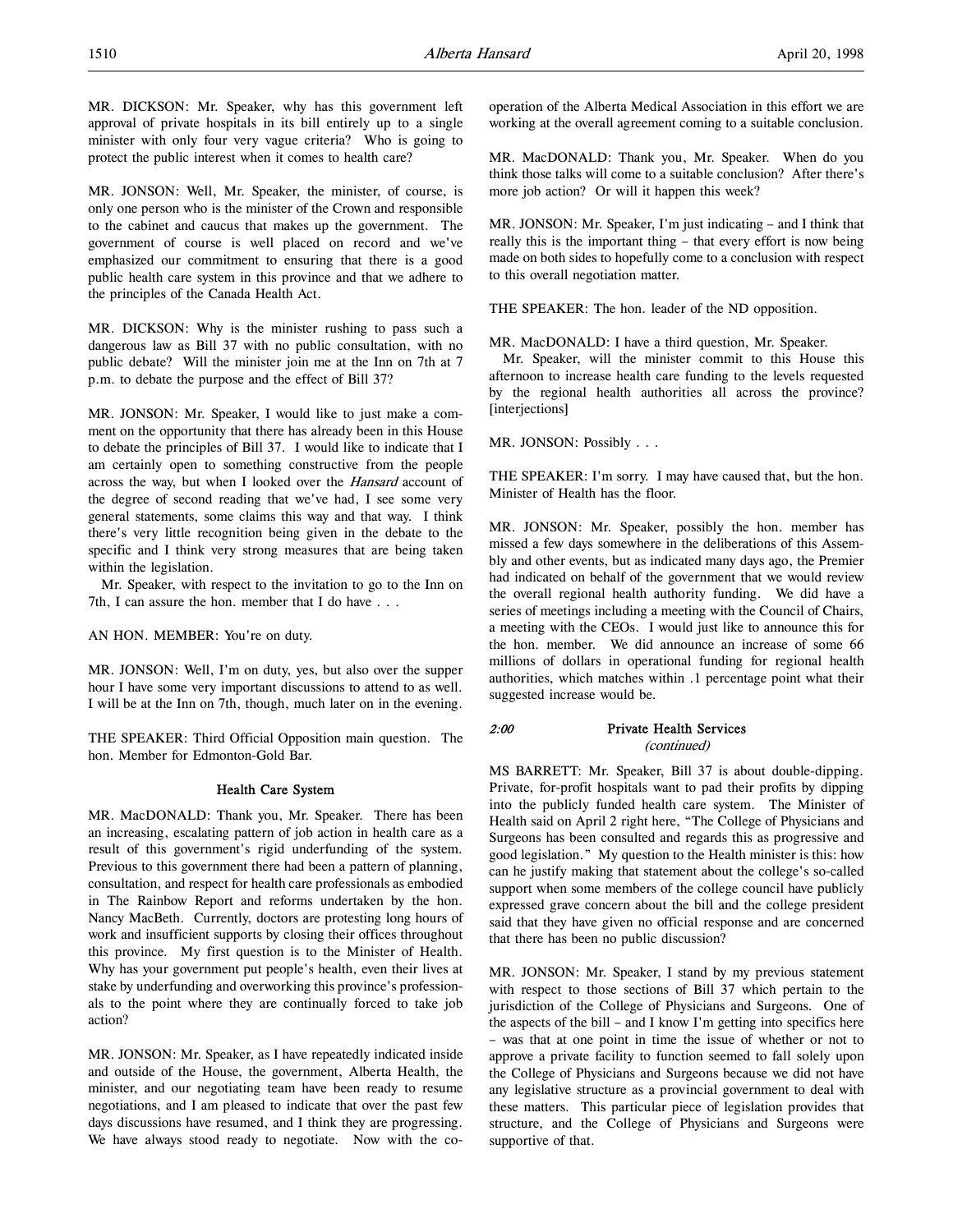### MS BARRETT: Not the bill though.

Mr. Speaker, will the minister explain to Albertans why Albertans should trust that he has the interests of public medicare in mind when he is a member of a political party that received almost a quarter of a million dollars in donations from private health care companies and investors since 1993, including \$10,000 from HRG and its investors?

MR. JONSON: Well, Mr. Speaker, with respect to the flow of political contributions I think the hon. member is referring to the list of the Progressive Conservative Party. I think that to put things into context one should probably look at the lists of all parties. Nevertheless, whether it occurred or didn't occur had nothing to do with and no impact upon the drafting of this legislation.

MS BARRETT: Mr. Speaker, I ask the minister to respond to this question with a yes or a no. Will he commit on behalf of his government to prohibit private, for-profit hospitals double-dipping into the publicly funded health care system? Yes or no?

MR. JONSON: Well, Mr. Speaker, with respect to this phrase "double-dipping," if it is defined by the hon. member the way I would, the legislation does prevent that.

THE SPEAKER: The hon. Member for St. Albert, followed by the hon. Member for Edmonton-Mill Creek.

# Children's Services

MRS. O'NEILL: Thank you, Mr. Speaker. The early intervention program was brought into effect in 1995 to provide funding for preventive and integrated services developed by communities. My questions are to the minister responsible for children's services. What is the purpose of the current review process that is under way on the local projects funded under this program?

MS CALAHASEN: Well, Mr. Speaker, first of all, to allay any fears out there, we do monitor and evaluate all projects continuously throughout the years that they've been in progress. However, the review that we are doing now is to help determine which projects should continue to receive funding from the \$17 million that has been allocated to me for the 1998-99 budget.

MRS. O'NEILL: Thank you. Well then, Mr. Speaker, I would ask the minister responsible for children's services if she would please outline the timing and also give us the criteria for this review process.

MS CALAHASEN: Mr. Speaker, we plan to complete the review and advise all projects of funding decisions no later than the end of May.

On the second portion of the question, relative to the criteria, we are wanting to ensure that we are achieving good outcomes for children and families. We are also wanting to make sure that we are consistent with government goals and departmental goals and that they are going according to child and family services authorities, and we want to make sure they are managed in an effective and efficient way.

MRS. O'NEILL: Thank you, Mr. Speaker. Then I would ask: can the minister please tell me why some of the programs in some of our constituencies and those who are organizing them are calling me to ask why their school-based projects are being cut at the end of April when you've indicated that the assessment process is not yet completed?

MS CALAHASEN: That's an excellent question, Mr. Speaker. What I'd like to say at this stage is that it's probably because we've been doing a review, and we've had people out there going out to do all the reviews that are required to be able to identify the projects. I will say, however, that there's been no decision made as to which projects will go ahead and which ones will not. At this stage of the game, I'd like to assure the Member for St. Albert that until we finish the thorough review, there'll be no decision made, and then we will ensure that all school-based projects will be continued until the end of June so that they don't get disturbed. Once we've made the final decision, that decision will be brought forward.

THE SPEAKER: The hon. Member for Edmonton-Mill Creek, followed by the hon. Member for Highwood.

### Special Waste Treatment Centre

MR. ZWOZDESKY: Thank you. Mr. Speaker, in January of 1996 this government sold its 40 percent interest in the Swan Hills plant to Bovar at a loss of \$441 million to Alberta taxpayers, but a provision in that sales agreement said that Albertans would share in future profits of the Swan Hills plant. Bovar's latest annual report states that the province's share of profits from this plant was a nominal amount for both 1996 and 1997. Taxpayers simply want to know how much they can expect back from this investment of \$441 million. So my question is to the hon. Provincial Treasurer. Since our return on this investment was only \$23,600 for 1996, how much did Alberta taxpayers receive on this \$441 million investment for 1997?

MR. DAY: Mr. Speaker, it was actually \$23,500 for '96, representing 40 percent of our share of the net profit, according to the agreement. All indications are the first quarter of '97 saw a loss in the particular operation. As I understand it, as they moved into the second quarter, things were looking better, and it looked like some profit may have been coming at that point until their recent difficulty. So, so far, the answer would be zero for '97.

MR. ZWOZDESKY: Thank you, Mr. Treasurer. So we won't be even getting one single sweat-soaked loony for 1997?

MR. DAY: It doesn't appear that way. That's correct.

THE SPEAKER: And that was your question. I'm sorry. Under our rules you're going now to your third question.

MR. ZWOZDESKY: That's correct. I just wanted it confirmed. Thank you, Mr. Speaker.

Will Alberta taxpayers be on the hook for an additional \$57 million in site cleanup costs possibly as early as January 1 of 1999?

MR. DAY: Mr. Speaker, the member is correct. There is some potential responsibility that could be burdened onto the government there. If, for instance, according to the agreement, the government were to prevent waste coming from outside the province, to pass something so no more waste could come into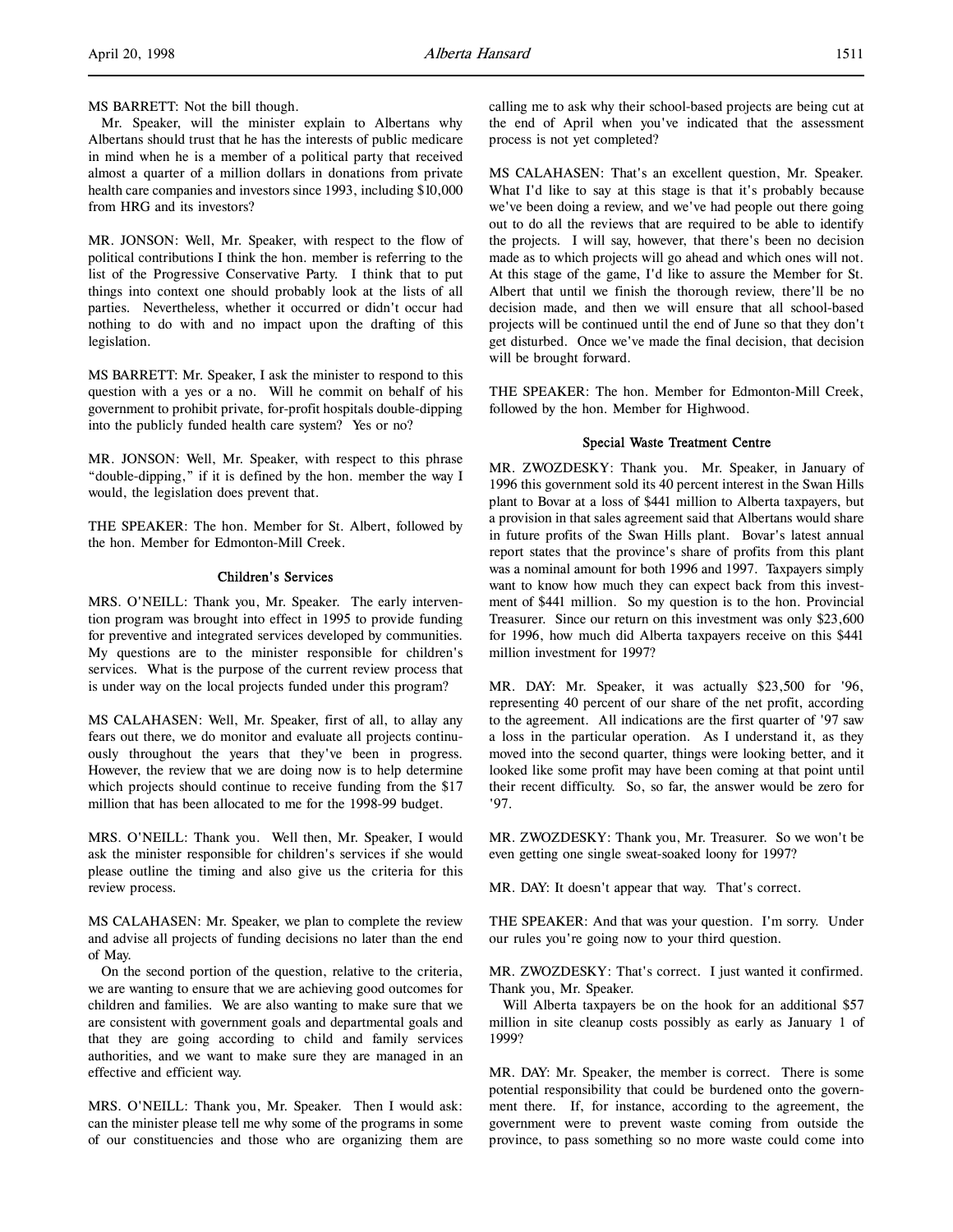that particular operation, then Bovar would have the opportunity actually to hand the operation back to government. If other operators were allowed to come in in contravention of the particular agreement, then there would be a similar reversion of that particular facility back to the government.

The amount that's there in terms of the performance bond if Bovar decided to unilaterally just pull out and leave us with the facility, that transfers back for a dollar. But, in fact, there's about \$18 million there remaining in the performance bond. So there's a number of things that could take place, some of which, in fact, would be a burden to the taxpayer.

THE SPEAKER: The hon. Member for Highwood, followed by the hon. Member for Edmonton-Mill Woods.

# 2:10 Cougar Control

MR. TANNAS: Thank you, Mr. Speaker. My questions today are to the Minister of Environmental Protection. This fall and winter a number of cougars in my constituency have been terrorizing ranchers west of Nanton. The cougars have even come into the yards of residents and killed dogs. Several people have been stalked by cougars, and one lady was actually attacked by a cougar. Children are particularly at risk when they walk to or from or stand at a school bus stop. My question, then, to the minister: why aren't these ranchers allowed to shoot the cougars who are threatening their animals and their families?

MR. LUND: Mr. Speaker, I appreciate the hon. member bringing this issue forward. It's getting to be somewhat of a worry and a major concern to us. The cougar population in the province has expanded dramatically. Their range has expanded, and we're finding conflicts in more areas all the time.

As far as being able to shoot a cougar, currently under the Wildlife Act it's against the law to shoot an animal without a licence. Now, of course, in common law if a person is in danger, then the animal could be destroyed. However, under any of those circumstances there would be a full investigation of the incident. I would highly recommend that if ranchers or other people are having problems with cougars, they contact the fish and wildlife offices near them and see if there isn't something we can do to remove the animal.

As far as compensation for loss of livestock, there is the possibility of receiving some compensation for livestock that are taken by cougars.

MR. TANNAS: Thank you, Mr. Speaker. My first supplemental is again to the Minister of Environmental Protection. Given that at least one lady was attacked by a cougar, does the minister prescribe the three-S solution for ranchers to protect their families?

MR. LUND: Mr. Speaker, as I indicated earlier, if a human is in danger or attacked, then that animal could be destroyed, but there would be an investigation of the killing of a cougar without a licence.

MR. TANNAS: Mr. Speaker, my second supplemental, again to the same minister: would the minister, then, commit to permitting an expansion of cougar hunting licences on a localized basis where the circumstances such as exist in the Nanton area warrant an increase? Would he be willing to support an emergency quota system?

MR. LUND: Well, Mr. Speaker, as that question was being asked, I heard from across the way from Her Majesty's Loyal Opposition: no, no, no. Well, I've already asked our staff to look into the situation to see if in fact there should be an increased hunt in some of the areas. Throughout the province we have a massive increase in the cougar population, and as they move out into the interface with the settled area, we're going to have these problems. So we are going to be looking at how we can address this situation.

THE SPEAKER: The hon. Member for Edmonton-Mill Woods, followed by the hon. Member for Calgary-Lougheed.

# School Achievement Tests

DR. MASSEY: Thank you, Mr. Speaker. Citing misuse of test results, parents at a Calgary elementary school are refusing to let their children write government achievement tests. Eight out of 10 teachers report these tests have come to have either a negative impact or no impact on planning instruction for children. My questions are to the Minister of Education. What action is the minister taking to ensure that the achievement tests are not being misused and causing harmful student stress and hostile competition among elementary schools?

MR. MAR: Well, Mr. Speaker, this is a question that does raise some issues of concern. We do want to make sure that achievement tests continue to operate and that they are used in an appropriate manner. Achievement tests were introduced in 1982, and they are an important building block in ensuring that we continue to have a very good education system.

I think some parents have raised an issue with respect to the stress that is placed upon young students in writing these at the grade 3 level. I wish to point out that in grade 3 the exams are written only in two areas: first of all in mathematics and, secondly, in reading and writing. Now, in each case the test for mathematics is multiple choice. It takes about an hour to complete. With the reading and writing portions, it's in two parts. One part takes place in May, and one part takes place in June. Each part of reading and writing takes roughly an hour.

We do publish guides for parents so that they know what the achievement tests are for and to provide them with advice on how to allow their children to be most comfortable with these examinations. The examinations are very, very important. We encourage parents to allow their children to write those examinations.

DR. MASSEY: Thank you, Mr. Speaker. To the same minister: given that the purpose of the achievement test program is to identify program weaknesses, will the government consider returning to the previous practice of sampling students across the province?

MR. MAR: The short answer, Mr. Speaker, is no, because not only do achievement tests provide us with important feedback on how we should be doing provincially, but they also provide a measurement of how individual students are doing against a provincial standard. This is part of our accountability. Parents want to know: how is my son or daughter doing compared to the provincial standard? That's an important piece of feedback, and that is the reason we will continue with achievement tests with as wide a number of students writing as possible.

DR. MASSEY: Thank you, Mr. Speaker. Again, to the same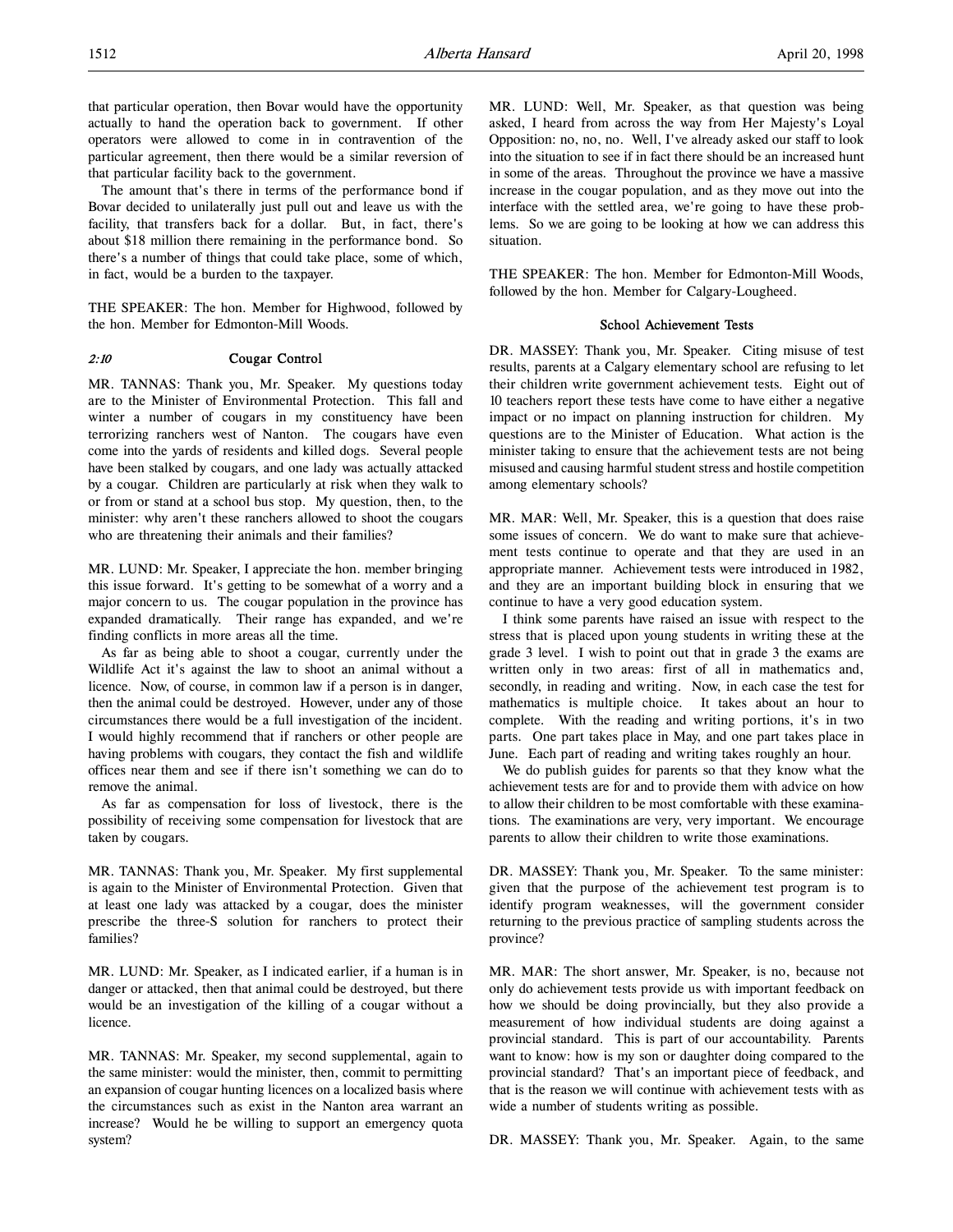minister: with classrooms overcrowded, textbook shortages, a lack of computers, how can the government justify spending 2 and a half million dollars on a testing program that parents and many teachers see little value in?

MR. MAR: Well, quite the contrary, Mr. Speaker. Our achievement test program has not only been recognized by educators throughout this province as being a very important aspect of accountability and a building block to curriculum, to textbooks, to improving our programs; it's also a model that has been recognized nationally and internationally.

Mr. Speaker, I'm happy to refer the hon. member to the results of examinations that our students take in comparison to other jurisdictions of Canada and other parts of the world. Alberta students do exceptionally well. These types of examinations in all grades are important examinations to take on an individual basis. It helps schools, it helps school jurisdictions, and it helps the province. These examinations are here to stay.

THE SPEAKER: The hon. Member for Calgary-Lougheed, followed by the hon. Member for Edmonton-Ellerslie.

MS GRAHAM: Thank you, Mr. Speaker. Along the same lines as the previous series of questions, a number of parents in Calgary have indicated that they may boycott provincial achievement tests this spring. It has also been indicated that Alberta Education could in fact be forced to invalidate achievement test results if enough parents in a school participated in the boycott. My question, then, to the Minister of Education is: is the provincial achievement test program itself going to be in jeopardy, particularly in those schools where there's a low participation rate?

MR. MAR: Mr. Speaker, I want to strongly emphasize that parents should very carefully think twice before preventing their children from participating, because these examinations provide feedback for how their sons or daughters are doing, because these tests are based on the Alberta curriculum.

Mr. Speaker, teachers are great experimenters, and I say that in a very positive way. Teachers are always looking for new ways to teach kids the material, because as teachers will tell you, the purpose of professional development is that if kids don't learn the way you teach, you'd better teach the way they learn. Now, having said that, at the end of the year parents will want to know, regardless of which method of teaching a teacher employs, that their sons, their daughters know the curriculum.

# 2:20

I think parents that say there's too much stress being placed on these children in writing these examinations do a disservice to their children because in my view it's important for children to become accustomed to the process of evaluation that will continue with them for the rest of their lives. Furthermore, there are exceptions for writing, and superintendents have the ability to exempt children from writing the examinations if it is not in the best interests of the child. But generally speaking these examinations are important to individuals, to schools, to school jurisdictions, and to the province.

MS GRAHAM: Mr. Speaker, I thank the minister for those remarks, and I have no further questions.

### Parks and Recreation Areas

MS CARLSON: Mr. Speaker, the government fails to recognize that provincial parks and recreation areas benefit Albertans and the tourism industry in ways that are not necessarily reflected in park revenues. Many parks have already been privatized, but the future of others is still uncertain. As the letter I am tabling shows, recreation facility sites for which no operator is found must be barricaded and closed by March 1, 1998. Where negotiations are still under way, the sites are to be kept open. Will the Minister of Environmental Protection tell us how those in charge are to keep the parks open pending completion of negotiations when they have been given no budget to do so?

MR. LUND: Mr. Speaker, the privatization of the facilities by either contracting to a contractor directly or using a facility operator has been going on for a number of years. As a matter of fact, going into last year, some 92 percent of the sites either had a contractor or a facility operator. There are some difficult sites that we've been working on to complete the transfer to the private sector. However, I think it is also very important to notice that the government is currently spending some \$28 million on parks. Granted, the bulk of that we want to spend on the heritage sites. Those, of course, do account for around 98 percent of the land base, so that's where we want to spend our money. But we have to ask the basic question: is it the government's responsibility to provide someplace for somebody to camp overnight?

MS CARLSON: It's too bad he didn't ask that question of the people of the province.

Mr. Speaker, will the minister keep Hasse Lake provincial park open and find the revenue to operate it, as he has decided to do with Sylvan Lake provincial park? After all, what's the difference between the two parks? Tell us here today, Mr. Minister.

MR. LUND: Thank you, Mr. Speaker. That little exchange – I didn't catch the name of the park that the hon. member asked about. The hon. member will be very pleased to know that we have concluded an agreement whereby the Hasse park will continue to be open.

MS CARLSON: Thank you. Will the minister agree not to tear down facilities at sites that are scheduled for closure until he has consulted the public across Alberta about the privatization and closure policy? We're losing valuable assets across this province with his policy.

MR. LUND: Well, Mr. Speaker, it's unfortunate that the opposition have to write those questions out and can't listen to the answers, because clearly I indicated in the answer to the first question that some 92 percent of the sites – going into last year and over the course of the winter, we have been able to get many, many more sites operated by the private sector. So I think it's being accepted by the public, and we will see as we move forward.

But it's real interesting. I had one person who came to me last year and said how they hoped we wouldn't privatize that campsite. Well, the fact was that it had been operated by a private operator for five years.

THE SPEAKER: The hon. Member for Calgary-Fort, followed by the hon. Member for Edmonton-Glengarry.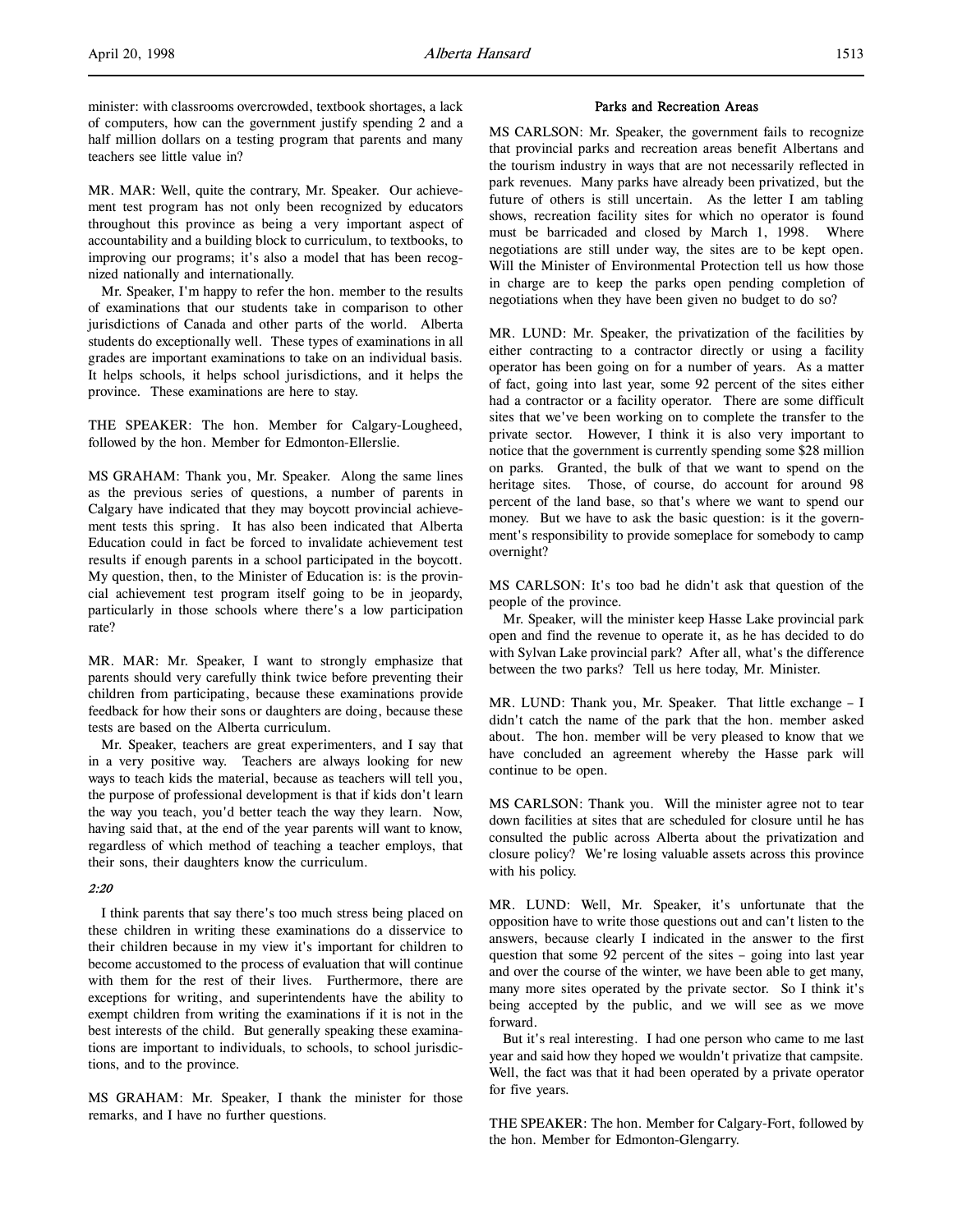### Youth Crime

MR. CAO: Thank you, Mr. Speaker. In a recent town hall meeting in my constituency youth crime continues to be a matter of concern to my constituents. It seems that like Albertans and like all Canadians they look to the justice system to provide stability and safety. However, many people within my riding don't believe this is happening when it comes to dealing with young offenders committing criminal acts. To the Minister of Justice: what is your position on making changes to the Young Offenders Act?

MR. HAVELOCK: Well, thank you for the question. First of all, Mr. Speaker, I understand how many Albertans feel about the Young Offenders Act in general. In fact, a recent Angus Reid survey, I think conducted last year, indicated that only 13 percent of those Albertans surveyed actually supported the act in its present form. I don't believe it's because they don't understand; I believe it's because the act is not working properly.

The Young Offenders Act has been in effect for 14 years, and during that time there have been a number of amendments, Mr. Speaker. In the past provincial governments have not always supported those amendments nor have the amendments necessarily reflected provincial input. We have always felt that the primary aim of the criminal justice system should be the protection of society and the protection of communities, and in that regard we've made very strong representations to the federal government when appropriate to change the act to achieve that goal, to ensure that our communities are protected.

MR. CAO: Thank you, Mr. Speaker. My first supplementary question is also to the same minister. What exactly are you asking in the way of changes to toughen the Young Offenders Act?

MR. HAVELOCK: Mr. Speaker, we feel the Young Offenders Act should reflect the realities of youth crime, and as I mentioned earlier, protection of the community should be a priority. We have raised a number of measures with the federal government. In fact, we raised a number of issues in conjunction with Prince Edward Island, Ontario, and Manitoba at the last federal/provincial justice ministers meeting. I would like to fill the House in on some of the changes that we recommended.

We would like to make it easier to transfer serious and chronic offenders to adult court. We would like to require youth who are transferred to adult court to have the same parole requirements as adult offenders. We feel that for those who are either committing serious or violent crimes or are chronic, repeat offenders, there should be the publishing of their identities so the community knows who they are. We would also support making young offenders pay victim surcharges. We feel, for example, access to the legal aid system should be available only to those young offenders whose parents or themselves cannot afford to pay for counsel, and we feel, quite frankly, Mr. Speaker, that these changes will allow us to deal more effectively with those young offenders who are chronic offenders or who commit serious or violent crimes.

MR. CAO: Thank you, Mr. Speaker. My last question is to the same minister. Given that it seems to take the federal government forever to make changes, what else is being done to work on the problem of youth crime?

MR. HAVELOCK: Well, Mr. Speaker, it's clear that the criminal legislation will not solve the problem entirely. Greater community involvement is one of the key elements to ensure that youth do not commit offences. We support the development of alternatives to incarceration in our system. We would like to look at changes to the minor offence categories. We are very supportive of youth justice committees, for example, and we must continue to develop innovative programs at the community level to ensure that those young people who have actually gone astray and have committed an offence do not do so in the future. We need to ensure that when they leave our institutions, there is something there for them, and I am working with the Minister of Community Development in that regard to look at some new programming. We feel that if we look at alternatives to incarceration plus the changes we would like to see made to the Young Offenders Act, that will go a long way towards resolving some of the problems associated with youth crime.

THE SPEAKER: The hon. Member for Edmonton-Glengarry, followed by the hon. Member for Livingstone-Macleod.

# Career and Life Management

MR. BONNER: Thank you, Mr. Speaker. High school students, parents, educators, and counsellors have concerns about the future of the career and life management high school course of study, better known as CALM. Recently Alberta Liberals have heard from the Edmonton Regional Guidance Council and concerned citizens from Lord Beaverbrook high school in Calgary about the possible elimination of the career and life management course. To the Minister of Education: will the career and life management course remain mandatory for high school students?

#### 2:30

MR. MAR: Well, Mr. Speaker, the career and life management program of curriculum is one which has had mixed reviews throughout the province of Alberta. It is those mixed reviews from educators, counsellors, school principals, and students themselves, who asked the good question, "Why do we have to take this?" – it is questions like that that have prompted us to review the appropriateness of CALM. In some school jurisdictions there has been great support expressed for CALM and its contents, and in other jurisdictions there has been lukewarm to cool response to the continuation of the program as a mandatory graduation requirement. But before we make any decisions about changing the status of CALM, we will continue with our consultation with teachers, with parents, and not the least of which, we will continue our consultation with students as well to determine what the future of the CALM curriculum should be.

MR. BONNER: Mr. Speaker, why would the government even consider dropping CALM given that it provides our young people with basic practical skills and knowledge?

MR. MAR: Well, again, there've been mixed reviews on CALM. If in fact CALM provides the types of skills that the hon. member has referred to, then it should have great take-up and great enthusiasm by students who actually take the course. The possibility is that we could make CALM an optional part of the curriculum, not make it mandatory for graduation. That's a possibility, Mr. Speaker. It's also a possibility that we could continue it in the manner in which it is right now.

Mr. Speaker, in high schools right now we only have high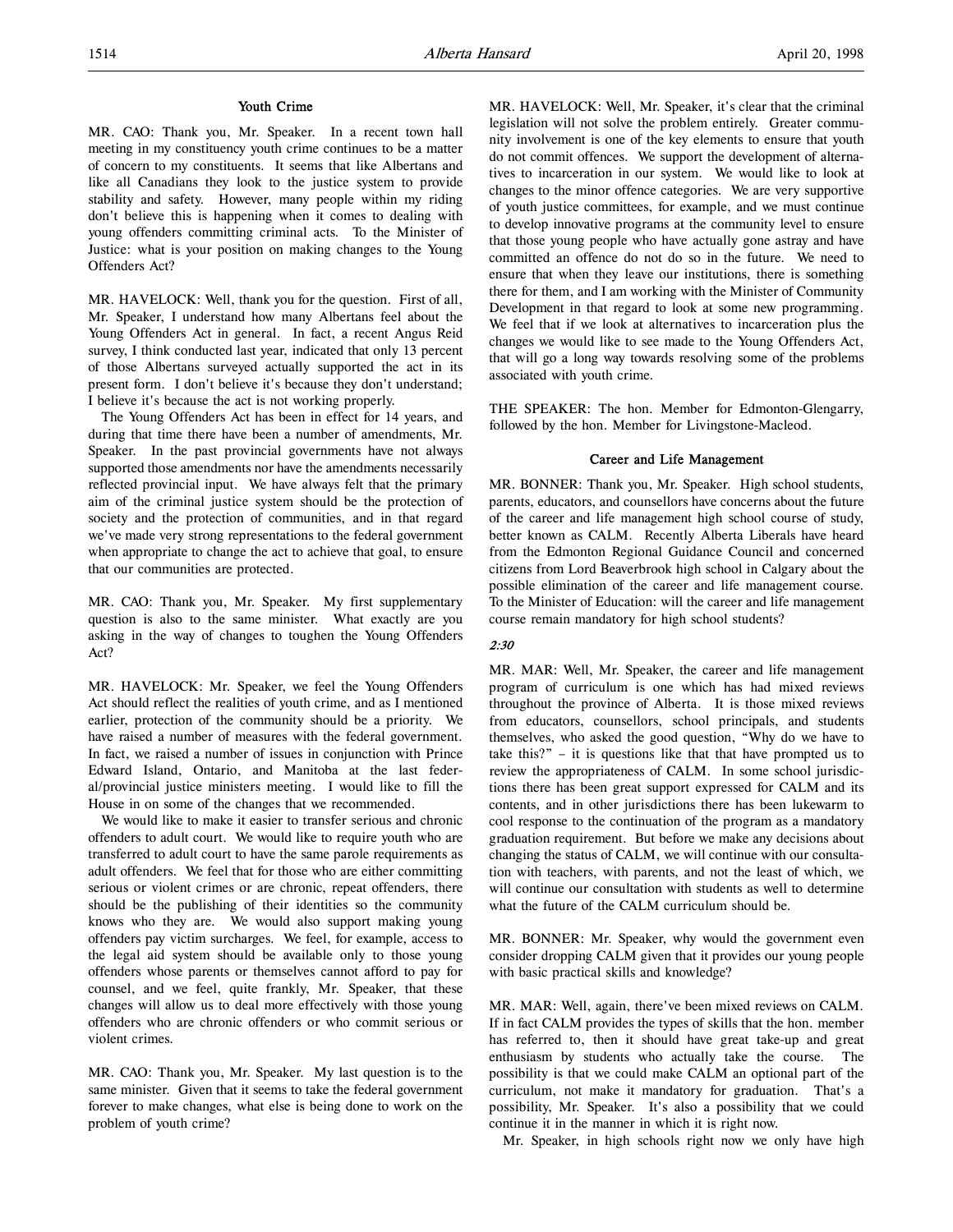school kids for 1,000 hours of instruction in grades 10 through 12. There are continuous pressures on what should be mandatory within that 1,000 hours of instruction and what should be optional. There are many good programs, many good elements of curriculum that make up part of our high school program. CALM is one of those things, but there are many pressures on making other parts of our curriculum mandatory.

Some people have suggested that physical education, as an example, should be mandatory all the way through grade 12. No doubt, people would make the argument that that is an important thing to do as a life skill. The question is: is that the most appropriate thing or the most important thing that should make up that 1,000 hours of instruction? CALM will go through exactly the same kind of review as we have for all other elements of our curriculum to determine whether it should be optional or mandatory.

MR. BONNER: Mr. Speaker, what alternatives to CALM has the minister's department brought forward that would ensure that every high school student receives career and life management skills?

MR. MAR: Well, again, I'm not doubting that there are good skills that can be learned from CALM when it is taught by a teacher that is enthusiastic and interested in the area. But, Mr. Speaker, to reiterate, I must say that there has been mixed reaction to CALM. A lot of it depends upon the particular teacher and the enthusiasm that the school has for teaching that particular program. But if there is such great value in CALM, then that in and of itself should sell the program. Even if it were not mandatory, those parents that recognize the good skills that can be taught to their sons and daughters and those students themselves who recognize the importance of acquiring the types of skills that one would learn from the CALM program – that in and of itself should make the program viable and likely to continue even if it is within the regime of optional programs as opposed to mandatory ones.

THE SPEAKER: The hon. Member for Livingstone-Macleod, followed by the hon. Member for Edmonton-Calder.

### Criminal Justice System

MR. COUTTS: Thank you very much, Mr. Speaker. Recently the justice system witnessed two very frightening incidents. In my riding of Livingstone-Macleod residents were absolutely outraged with the release of two people charged with beating a senior citizen to death, and in central Alberta in an unrelated matter two men supposedly serving prison sentences got away, and crime followed. My constituents are frightened, and some are furious about the chain of events. So my question is to the Minister of Justice. Can you tell my constituents what is going on in these events?

MR. HAVELOCK: Well, Mr. Speaker, first of all I'd like to express that I, too, am concerned about what has happened in the case referred to in the member's riding. It is still before the courts; therefore, I am limited in what I can say.

I can advise the members of the House that the two individuals were charged with first degree murder and that the Crown vigorously opposed release of both individuals. After hearing argument on behalf of both sides, the two accused were released on a number of stringent conditions. It is the view of the prosecutors who conducted the case that there are no grounds for appeal, and the reason for the decision was that the justice involved considered all the relevant facts and made his decision by applying legal principles based on precedent.

MR. COUTTS: Thank you, Mr. Speaker. My supplemental question to the same minister: do you intend to pursue this matter of concern in Pincher Creek, where two accused were recently back on the streets, one with no bail and the other with a bail of \$1,000 for a charge of murder?

MR. HAVELOCK: Well, Mr. Speaker, as I said, in terms of the Pincher Creek case, it is still before the courts, and again caution must be exercised about any comment.

I can tell the House, however, Mr. Speaker, that I recommended to my federal and provincial counterparts earlier this year that the Criminal Code be amended to permit a further right of appeal to interim release decisions made by justices of the Court of Queen's Bench. At the present time, the Crown can only appeal such a decision if there has been an error in law or a material change in circumstance. That recommendation is presently being reviewed by a working group of senior criminal justice officials from across the country.

MR. COUTTS: A final question, Mr. Speaker, to the same minister: is there anything else that will happen because of the Bowden scare, or is it now just simply up to the courts?

MR. HAVELOCK: Mr. Speaker, the situation in Bowden is a different matter. It involved two individuals who were federal offenders. One was on day parole; the other was on an outside work program. That's when they went missing from those programs. As the House is aware, both have been recaptured and are likely facing criminal charges.

Following the police investigation, the federal government ordered an inquiry, Mr. Speaker. It's a board of investigation that was announced by the Correctional Service of Canada. It should provide some answers for the prevention of similar occurrences. In the meantime, the matter does remain before the courts; therefore, I am restricted again in what I can say.

## Speaker's Ruling Sub Judice Rule

THE SPEAKER: From time to time, hon. members, matters respecting the courts and the law come to this House. There is no way that the Speaker is in a position to determine what is sub judice or not sub judice. I must rely on the judgment of the Minister of Justice with respect to these matters. So when questions are directed to the Minister of Justice and the Minister of Justice chooses to respond to them, he in essence is setting a type of precedent in place. On the basis of the questions today, it may very well lead to questions of the Minister of Justice in the future, and the Minister of Justice may not necessarily be able to use the argument of sub judice on the basis of what happened today.

Hon. Minister of Justice, I never said that it would be used, that it would violate sub judice. I'm in your hands in terms of what is sub judice or not. But it's also the responsibility of the hon. member raising the question to try and determine that as well. This is one of these fine lines we have to be very, very careful of. I'd invite a comment. Sure.

MR. HAVELOCK: Thank you, Mr. Speaker. I, too, am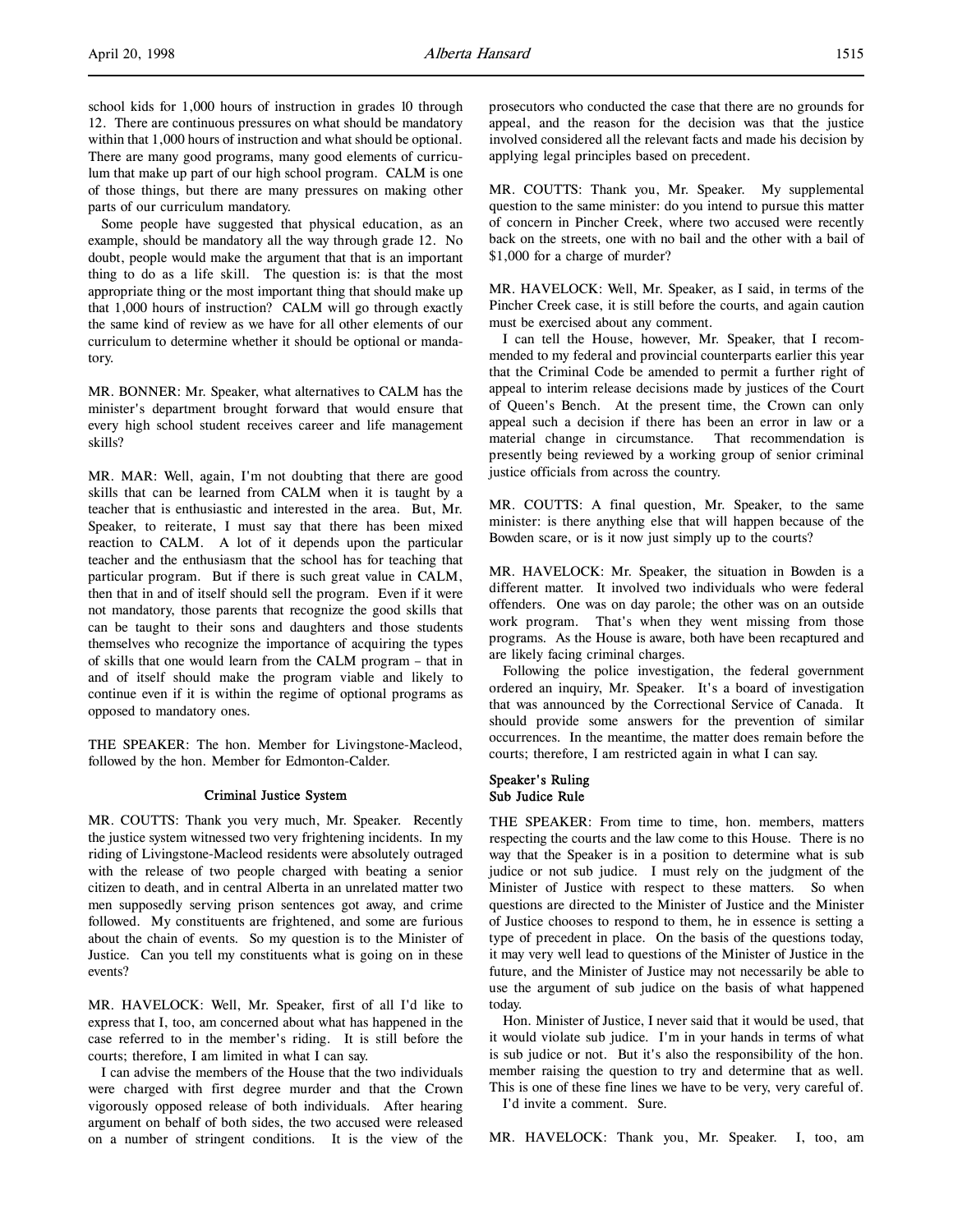concerned about the issue of sub judice. What I attempted simply to do today was respond on a factual basis to the question that was raised. I believe most of the information if not all the information I gave is in the general public. The public is aware of it. So certainly I kept that in mind when responding.

THE SPEAKER: Thank you.

Hon. members, 30 seconds will go by and we'll begin the process of recognitions.

# 2:40 Recognitions

THE SPEAKER: Hon members, seven members today have indicated their desire to participate in recognitions. We will proceed on this basis. First of all, the hon. Member for Redwater, followed by the hon. Member for Edmonton-Centre, followed by the hon. Member for Fort McMurray, then the hon. Member for Spruce Grove-Sturgeon-St. Albert, then the hon. Member for Airdrie-Rocky View, then the hon. Member for Edmonton-Ellerslie, and then the hon. Member for St. Albert.

#### Jack and Gladys McLay

MR. BRODA: Thank you, Mr. Speaker. I would like to recognize two of my constituents, Jack and Gladys McLay of Namao. They have square-danced their way to national recognition. At the national square-dancing convention held in Edmonton this past summer, it was announced that they were the oldest couple square-dancing in Canada. Jack and Gladys ran a mixed farming operation, where they raised three children: Audrey, Robert, and Ross. Although retired from farming, the energetic couple have no plans to stop dancing and do so for exercise and the friendships. The McLays will be celebrating their 70th wedding anniversary later this summer. Congratulations.

THE SPEAKER: The hon. Member for Edmonton-Centre.

### Anniversary of Women's Suffrage

MS BLAKEMAN: Thank you, Mr. Speaker. Today I'd like to recognize the women elected to this Chamber, and I'd like to recognize the 52 percent of the voters who are women. These two things go together because both became a possibility on April 19, 1916, when the then Liberal government passed the women's suffrage act. So as of yesterday women have had the vote in Alberta for 82 years. Alberta was the first among the provinces to hold an election in which women could vote. That happened in June 1917, and that same day in 1917 Alberta elected its first woman to this Chamber. We are improving in our representation. In 1989, 15 women were elected; in 1993, 19 women elected; in 1997, 22 women elected. Please join me in saluting the women who vote and the women who serve as elected officials and our 82nd anniversary in doing so.

THE SPEAKER: The hon. Member for Fort McMurray.

### Syncrude's Billionth Barrel

MR. BOUTILIER: Thank you, Mr. Speaker. This past Thursday, April 16, Syncrude Canada, the oil sands producer located in Fort McMurray, produced its billionth barrel of high quality Syncrude oil, six years ahead of its 25-year schedule. It's quite an accomplishment and a testament to the people involved with the

Syncrude project. Very few companies have produced a billion barrels, and fewer have done it so quickly. This is truly a 20 year Canadian success story, as reported by Peter C. Newman of the national magazine Maclean's.

The billionth barrel comes six years ahead of this 25-year schedule at a cost of \$13 per barrel. Back in 1978 the actual cost of a barrel of crude was \$30 per barrel. This is really a testament to all the employees, past and present, who've been involved with the Syncrude project.

The oil sands deposited in Fort McMurray and the region has 1.7 trillion barrels of crude, five times larger than that of Saudi Arabia. I'd like to commend the workers and all the employees; its chairman, Eric Newell; its president, Jim Carter; and all members of the management team. I look forward to the second announcement.

THE SPEAKER: The hon. Member for Spruce Grove-Sturgeon-St. Albert.

### Drug Abuse Resistance Education

MRS. SOETAERT: Thank you, Mr. Speaker. On April 16 it was my pleasure to attend the Ronald Harvey school grade 6 DARE graduation. DARE stands for drug abuse resistance education. This is a program that involves co-operation between the police, school, and parents. Constable Barry MacIntyre from the St. Albert RCMP detachment gave 17 lessons to the two grade 6 classes, and in that length of time the students learned a great deal about how to say no to drugs, alcohol, and violence. The crowd gave Constable MacIntyre a standing ovation to show him what an impact he has had on our students' lives.

These programs do not happen unless the school staff and parents get involved. My congratulations to Mrs. Patty Klak and Mr. Trent Walters for all their work to make this program a success at Ronald Harvey. The parents, family members, and friends of the grade 6 DARE graduates enjoyed an evening of skits, songs, essays, and personal comments from the students about what they have learned from the DARE program and their commitment to stay drug and violence free. My congratulations to Ronald Harvey school and all the other schools across this province that are involved with the DARE program.

THE SPEAKER: The hon. Member for Airdrie-Rocky View.

# Organ and Tissue Donation Awareness Week

MS HALEY: Thank you very much, Mr. Speaker. April 19 to 25 is National Organ and Tissue Donor Awareness Week. On behalf of my colleague the MLA for Stony Plain and minister of public works I would like to recognize two of his constituents. The first is Brian Carter, who went to the U of A hospital in April of '97. He was in hospital for two months waiting for a new heart, which he was lucky enough to receive on June 8, '97. He was able to go home eight days later, just in time to see his son play his last baseball game of the season. Brian became president of Clymont in February of 1998. He would not be here today without his donor.

Wayne Halabisky, after waiting three years, received a new heart in March of 1998. He spent two weeks recovering in the hospital and went bike riding to his neighbour's place two days later. Wayne was president of Clymont for six years prior to being placed on the transplant list.

Wayne's family and Brian's family cannot say enough in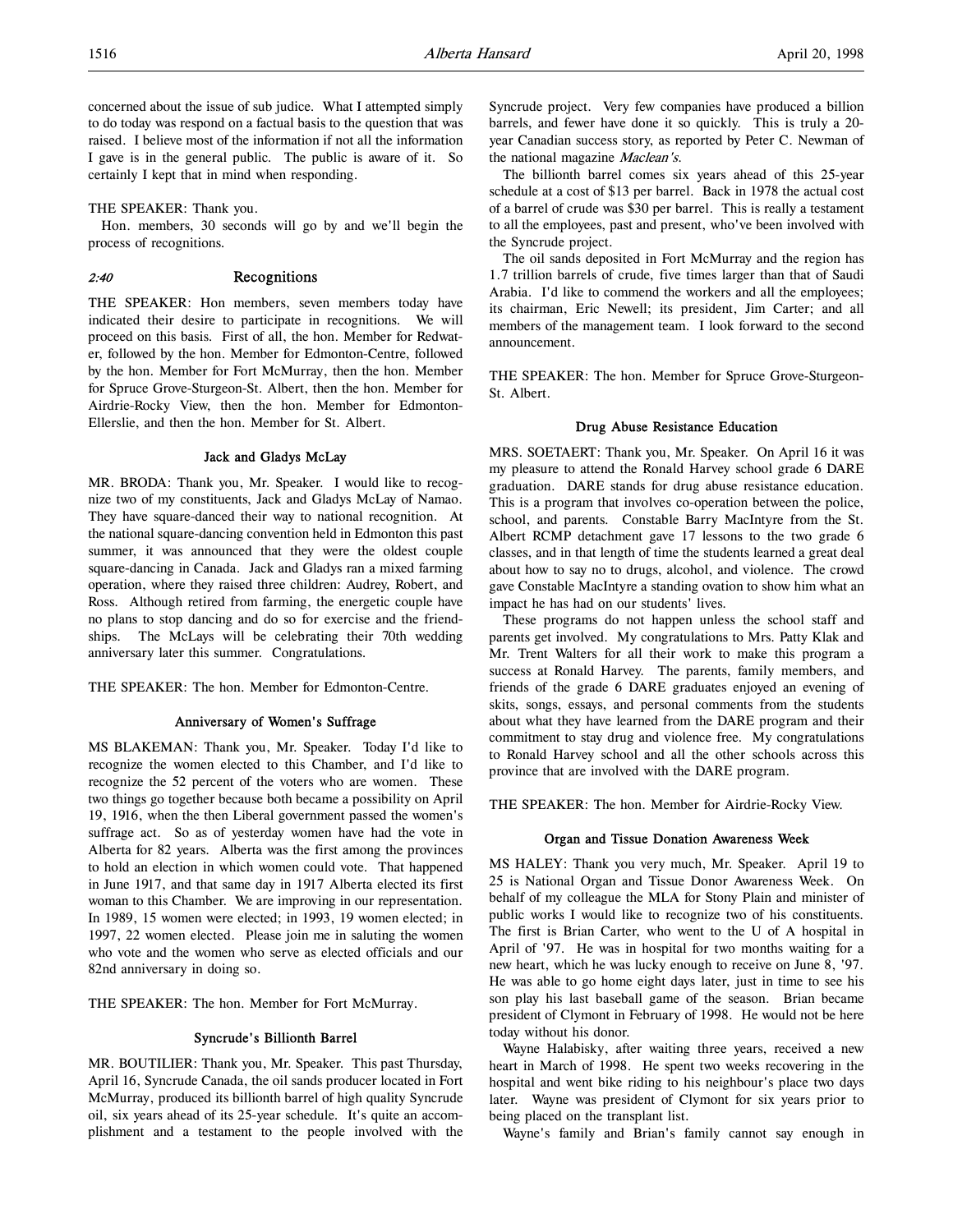appreciation to the donor families for their very generous donations of life.

THE SPEAKER: The hon. Member for Edmonton-Ellerslie.

### Millwoods Welcome Centre for Immigrants

MS CARLSON: Thank you, Mr. Speaker. I would like to recognize the Millwoods Welcome Centre for Immigrants located in my constituency. This centre is a community-based initiative for settlement involving three agency partners: Catholic Social Services, the Indo-Canadian Women's Association, and the Mennonite Centre for Newcomers. Co-ordinated by Dr. Laura Ho, the Millwoods welcome centre provides a variety of services for newcomers. The centre is exploring a model of settlement which is community based. To this end, staff are working to establish links with community partners to facilitate the integration of newcomers in the community.

Services include settlement assistance, employment counseling and training, home-based business training, language assessment and educational planning, homework club, citizenship classes, and preschool literacy. The centre has been in operation since January 1998 and is funded as a pilot project by Citizenship and Immigration Canada as well as the Department of Canadian Heritage. Since January the centre has served more than 300 newcomers to the Mill Woods area. One of the areas that centre staff has been active in is increasing community awareness of newcomers. We appreciate their hard work in the community.

THE SPEAKER: The hon. Member for St. Albert.

#### St. Albert Saints

MRS. O'NEILL: Thanks, Mr. Speaker. The St. Albert Saints hockey team are the 1998 champions of the Alberta Junior Hockey League. I would like to personally congratulate the members of the team and to read their names. They are Scott Kabotoff, Doug Strobl, Calvin Burton, Rob Ziemmer, Andrew Gibson, Cam Kuzyk, Mike Buchan, Kyle Saranchuk, Brent Robertson, Jamie Lundmark, Jeebo Manah, Mike Klassen, David Hukalo, Marc Collins, Brent Hill, Grant Nicol, Tim Lozinik, Bill Russell, Paul Esdale, Mike Comrie, Ryan Edwards, Kris Liber, Jason Schaefer, and Nathan Kerbes.

I'd like to congratulate these young men and wish them well in the western Canadian championship, which they trust they will embark upon shortly, and I'd like to congratulate their coaches, their trainers, and certainly their organizers as well.

Thank you, Mr. Speaker.

THE SPEAKER: Before calling Orders of the Day, hon. members may appreciate this following information. In addition to April 19 to 26 being National Organ and Tissue Donor Awareness Week, which has already been mentioned, and April 19 to 25 being Volunteer Week, hon. members may also be delighted to know that April is Canadian Cancer Society Month, International Prevention of Cruelty to Animals Month, National Dental Health Month, and Parkinson's Awareness Month. April 18 to 26 is Earth Week. April 19 to 25 is National Soil Conservation Week. April 22 is Earth Day. April 22 is Professional Secretaries Day. April 23 is Canada Book Day. April 23 is also St. George's Day. April 24 to May 10 are Girl Guide Sandwich Cookie Weeks. April 25 is Law Day, and April 25 is also the Super Cities Walk in Lethbridge.

| head: | Orders of the Day |  |  |
|-------|-------------------|--|--|
|       |                   |  |  |

# head: Government Bills and Orders head: Second Reading

2:50 Bill 39

#### Financial Administration Amendment Act, 1998

[Adjourned debate April 9: Mr. Day]

THE SPEAKER: The hon. Member for Edmonton-Mill Creek.

MR. ZWOZDESKY: Yes. Thank you, Mr. Speaker. I don't know if someone wishes to speak on behalf of the hon. Treasurer, but if it's the House's wish, I'll just proceed with some of my comments.

THE SPEAKER: You've already been recognized. Please proceed.

MR. ZWOZDESKY: Thank you, Mr. Speaker. Yes. I rise then to speak directly to Bill 39, that being the Financial Administration Amendment Act. Once again I want to thank the Provincial Treasurer for having provided us with a technical briefing. Again we see a spirit of some co-operation with respect to certain bills that are presented in this House and a certain spirit that I would like to suggest should be exercised more often by all ministers of the House in an effort to better acquaint all members, in particular opposition critics, with what the contents of the forthcoming bill are and also with an intention to exchange information and ideas in the hopes of fleshing out certain shortcomings that may be noted or certain suggestions which we would like to make, all of that having the intention of speeding up the processes in the House when possible and also helping to move some important legislation through the House more smoothly.

Mr. Speaker, this particular Bill 39 has as its central feature the extension of life, as it were, for certain provincial agencies. As a result of that particular main thrust I find no problem with supporting it at this stage, although we may at a subsequent stage be looking at a few amendments. In particular, amendments are of course allowed during Committee of the Whole, so that's the more appropriate place to address those amendments. Nonetheless, in addition to extending the existence of some of these provincial agencies as well as certain subsidiaries of provincial agencies, we also recognize that there are some new aspects to the bill, which I will be commenting on.

However, before I get into those comments, I want to just explain my understanding of the circumstances that led up to this bill and why I can see myself supporting it. In a nutshell, Mr. Speaker, this bill is necessitated to review the current sunset provisions that govern these so-called provincial agencies. Recognizing that there are nearly 80 or so of these provincial agencies, all of whom perform a very specific and needed function within the greater role of government, I will be favourably disposed to their continuance.

There are other provisions within the bill that speak specifically to extending the life span of these provincial agencies from the current sunset period of January 1, 1999, forward to approximately January 1, 2004, or possibly sooner than that date if the agencies expire through some other natural cause or if they are disestablished because of their usefulness perhaps having been already served or their mandate accomplished or if they are wound up for some other reason. The conclusion of all that, Mr. Speaker, of course is that if there is no further need or use for one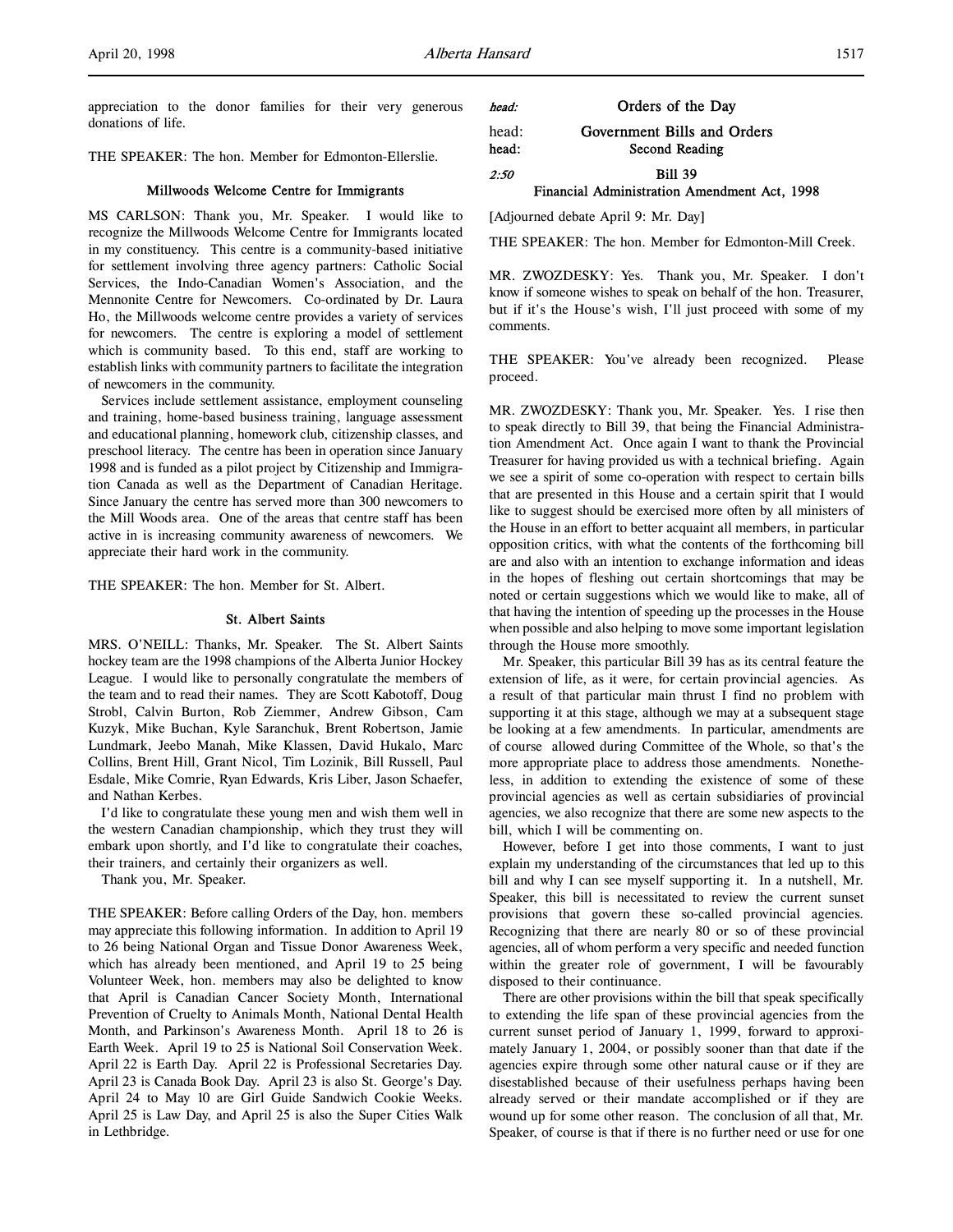of these provincial agencies, then why indeed should we have it continued? I certainly support that particular thinking provided, of course, that we've had opportunity to discuss the needs for their discontinuance or that we are clearly made aware of the job they were supposed to have done and how well it was done, how well the mission was accomplished, and how much the stakeholders' input was taken into account prior to dissolution and so on. I believe in streamlining of government as well as in cost-cutting measures and I believe in avoiding duplication but not at the sacrifice of vital services. I would hope that most, if not all, members would concur with that basic premise that really fuels the thrust of this particular bill.

So in specific reference to the agencies that we're talking about – and I think it's important to note that by "agencies" we are using that as a generic term to apply to many of the provincial corporations and/or any provincial subcommittees that are created or established through the Financial Administration Act and continued through this act that in particular deal with the receipt and/or administration of moneys on behalf of Alberta taxpayers and, in particular, on behalf of the Alberta Treasury coffers.

As I look through the bill, Mr. Speaker, which basically is about nine or 10 pages in length, I think we would agree that eight and a half or nine of those pages are simply a statement by specific title of the various agencies that are being continued. I note, for example, under part 1 that we're extending a series of agencies under the Ministry of Advanced Education and Career Development. I think all of those are important, but I would like to highlight the Students Finance Board, which is being continued under section 2 of the Students Finance Act – I think that's extremely important – as well as the Apprenticeship and Industry Training Board, the Private Vocational Schools Advisory Council, and a number of others.

Under part 2, where we're extending the life span of provincial agencies that come under the Ministry of Agriculture, Food and Rural Development, I think it's important to note here, too, that these agencies and their subsidiaries provide extremely important information and financing to certain of our agriculturally driven areas of the province, such as the Alberta Dairy Control Board, the Irrigation Council, the Land Compensation Board, the Alberta Agricultural Products Marketing Council, and the Agriculture Financial Services Corporation, all of whom have a very specific function they perform to help the agriculture, food, and rural economy of our province. So we can understand the need to see some of those continued.

Under another debate at another time I would like additional clarification of specifically some of the loans that flow out of some of these areas in terms of the amounts of money they put forward, how those loans are monitored and reported on and what the success rate of collection of those loans is all about as well as the rates at which they are collected. I think that's important information for us to understand so that we can draw a clear delineation between where the government of Alberta is or is not still in the business of being in business. Again, I say if at all, because I realize it's perhaps not all that clear on first reading.

Under part 3 of the bill we're talking about the Ministry of Community Development and some of the provincial agencies that need to be continued. I'm certainly very happy to see there that the Alberta Foundation for the Arts, which is now an amalgamated group reflecting the visual arts, the performing arts, and the written creative arts, is extended. I think that's a good move.

MR. MAR: Literary arts.

MR. ZWOZDESKY: I meant to say literary arts. Thank you, hon. minister.

Also, the Alberta Historical Resources Foundation is one I've had a lot of dealings with over the years, and I'm happy to see it continued, along with the Human Rights and Citizenship Commission, which is continued here but is still one that I would like to suggest should have greater independence than simply being in the direct control of one single minister. It's always been my feeling, Mr. Speaker, that the Alberta Human Rights and Citizenship Commission, as described under the Human Rights, Citizenship and Multiculturalism Act, would indeed be a much more effective body and perhaps I'd go so far as to say a much more accountable body if in fact it reported to the entire Legislature, to all 83 members in other words, instead of just to one single minister. However, we'll fight that battle further perhaps at another time.

3:00

Under this same section, part 3 of the bill, I also note the continuance of the Alberta Sport, Recreation, Parks and Wildlife Foundation, the Seniors Advisory Council, and the Wild Rose Foundation, which is another very good organization that does wonderful things in term of encouraging volunteer participation and in fact was introduced earlier this day by the Minister of Community Development with respect to the Volunteer '98 conference, which is being convened here in the city of Edmonton. That conference alone and all of the volunteers that are expected to arrive from around the world will make a significant impact, I'm sure, on our local economy. It also tends to point up the extremely important role that our volunteers play in the province of Alberta and elsewhere. It will provide a good forum, I expect, for a lot of exchanging of ideas. I'm very happy to see that it is being continued under this particular act, along with other entities such as the Alberta Alcohol and Drug Abuse Commission, which we refer to usually as AADAC, and of course the Alberta Order of Excellence Council and the Government House Foundation.

I think parts 4, 5, 6, 7, 8, 9, 10, 11 through 17 and through to conclusion I will not take up the House's time to reiterate or restate. Suffice it to say that having looked at all of these different agencies, I can certainly support them being continued. Many of them deal with the area of Health, and others are with respect to Education, Family and Social Services, Aboriginal Affairs, Labour, Justice, into science, research, and technology, as well as Utilities, Treasury, Municipal Affairs, and on and on. Suffice it to say, Mr. Speaker, that those are entities that are all performing an important job within the greater development and diversification aspects of our Alberta economy.

I would like to, however, comment on one particular point of the bill and ask the Treasurer for some clarification of this and perhaps consider it as being a highlight. Maybe the question is better placed as being: is there a mistake on page 2 of the bill, the second paragraph from the top? Just to go back to page 1, it says here that "section 81.1 is amended." We're talking about the Financial Administration Act which is being amended, and it speaks specifically to subsection  $(9)(i)$  of section 81.1 of the Financial Administration Act. So I went into the Financial Administration Act just to see how, in fact, that particular amendment translates itself through. I read here on page 2 that the Financial Administration Amendment Act, 1998, otherwise known as Bill 39, which we are discussing at this moment, says that there will be an amendment

in subsection (9)(i) by adding "or any subsidiary of Alberta Treasury Branches or any corporation controlled by Alberta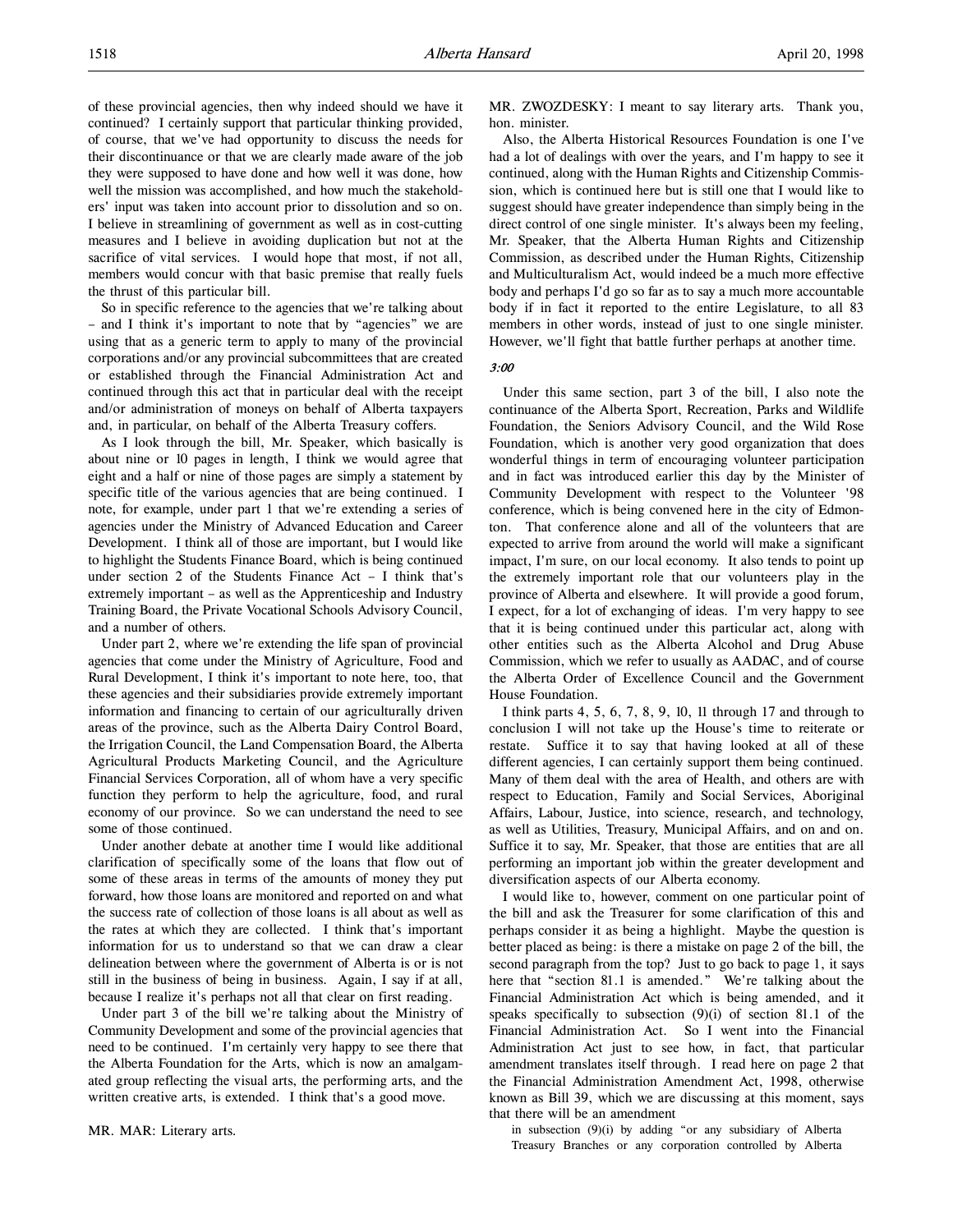But I couldn't find the word "branches" in section 81.1 of the Financial Administration Act within subsection (9)(i) of the Financial Administration Act. So I'm not sure if this is a mistake, an errata as it were, or if I'm just misreading something.

Mr. Speaker, if you were to turn to the Financial Administration Act, on page 55 of that act you would see a listing under section (9) of foundations, corporations, pension boards, utilities boards, et cetera, to whom this section does not apply. They are listed under subsection  $(9)$  as  $(a)$ ,  $(b)$ ,  $(c)$ ,  $(d)$ ,  $(e)$ ,  $(f)$ ,  $(g)$ ,  $(h)$ . So I turn the page, looking on page 56 now, for section (i), but there is no (i). The bill itself amends section  $(9)(i)$  of section 81.1, but there is no section (i). I guess it's confusing to me and I must be misreading something somewhere, because it's not the type of mistake that you would normally find. That having been said, we might have to change section (d) of Bill 39 to read: in a new section (i) which would follow section (h) as it currently exists on page 55 of the Financial Administration Act. You would note there that the last section referred to is (h).

In any case, I would be very happy for some clarification, and if I'm wrong, I will take my lump and be grateful for the explanation that may be forthcoming. However, if on the other hand I am right in my understanding here, then perhaps the hon. sponsor of the bill, that being the hon. Provincial Treasurer, would in fact include an amendment to this amending act or whatever else is required. I would imagine it would have to be done through an amendment during committee to clarify or clean up that particular clerical error, if in fact that is what it is.

Once again, in a nutshell I would ask the hon. Provincial Treasurer to review section 2(d) of the act before us, Bill 39, to ensure that it reads correctly and is in compliance with what is intended and appears within the Financial Administration Act under section 81(9) as described.

The other quick comment that I'll make here during second is with respect to the consequential amendment that arises pertaining to the Seniors Advisory Council for Alberta Act which includes the council within the section I've just been talking about, 81.1 of the Financial Administration Act. The net effect, of course, is that we're going to be extending the life of the Seniors Advisory Council. But as we extend the life of this very important advisory council, whose job it is to keep the minister and all of government, including the opposition, apprised of the necessary services that are provided to seniors in this province, to December 31, 2003, I want also to just make the point that we should also be extending the independence of that council and the ability to allow it to report very freely on what the concerns and needs are of the seniors in this province, the people who built this province, and also what it is that we as a government and an opposition are prepared to do to act on the recommendations that come forward through these councils and reports.

Mr. Speaker, we've seen on a few occasions in this House where reports get written up by so-called arm's-length or quasiindependent or semiautonomous councils, agencies, and foundations, and then somehow points within the original report become sanitized, sometimes screened. I find that to be very unfortunate, because when a group like that has been appointed through the normal process of an order in council, that means the individuals who appear on those committees have already passed some sort of a screening test, if you will. That means that those individuals have been placed on those councils and on those committees for the expertise they have, for the experience they have, for the vision they have, and for the integrity that I believe all of them

carry. Then once their report is written and passed on through into this House, it should simply be brought into this House for discussion and debate in an open fashion. It should not have to be sanitized.

I hear the bell has gone. I'll come back with my additional comments later, in the committee stage. That was the bell; wasn't it? Yes? Yes.

Thank you.

THE SPEAKER: Truly unfortunate, hon. member, but it was the bell.

The hon. Member for Edmonton-Centre.

#### 3:10

MS BLAKEMAN: Thank you, Mr. Speaker. I'd like to speak today in second reading on Bill 39, the Financial Administration Amendment Act. There are a couple of points I'd like to make here. I commend the intent behind this bill, which is to review any government agency, Crown corporation, or advisory council under the auspices of the government to make sure they're still doing the job they were intended to do and to arrange for the shutting down of any agencies which no longer serve a good purpose. I think that's as it should be. I think it's important to have a strong process in place to be evaluating whether these groups are indeed still current and still helpful to the government.

There are a few things I find interesting. I notice that in the report of the Alberta Financial Review Commission, which had quite a bit to do with this bill – and I'll quote briefly from it if I may – they stated:

It is questionable whether the existing number of funds and agencies is necessary. There is a strong tendency to create a new special agency in response to each new need. Once established, they continue indefinitely by expanding beyond their original mandate, long after demand for their services has effectively ceased. The proliferation of these organizations results in increased administrative costs for the province and the possible application of funds in an inappropriate priority.

I think that's well put.

I pause here to mourn for a few minutes the Alberta Advisory Council on Women's Issues, which indeed was a piece of legislation that had a sunset clause built into it. But part of what happened in shutting down that agency prior to its sunset clause coming into effect was the consultation with the community and with the stakeholder groups. I still see a place for the Advisory Council on Women's Issues. I think it gave very good advice to the government and probably can be used as an example of an agency that operated very efficiently with the amount of funds that were given to it.

That links into the next point that I wanted to bring up. The Liberals recommend including a comprehensive review mechanism, including a cost-benefit analysis and the promise of full legislative scrutiny and oversight when these committees, agencies, corporations, and councils are reviewed, but we don't have much information on that. The sunset review process was structured in such a way that it was all incorporated into the ministry business plans, which are developed behind closed doors and then screened through in camera meetings of the standing policy committees. I don't see a lot of opportunity there for the groups that either benefit through the establishment of these agencies or receive funds from them or work with them in a community relations capacity. I think Albertans need to know what studies were prepared and what consultations were held, if any, that resulted in the decisions to continue the operations for all of the agencies that are in Bill 39.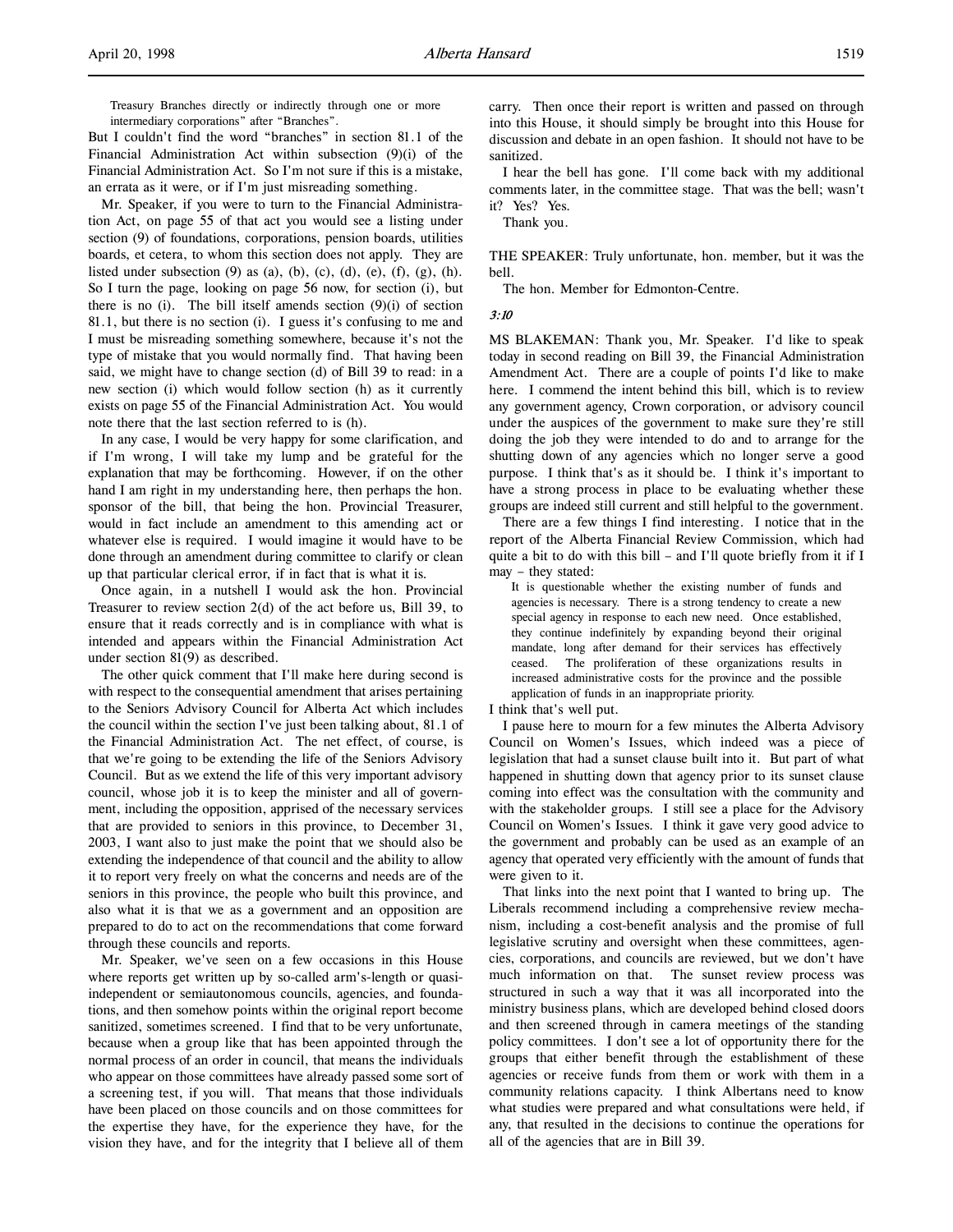One of the things I noticed in doing some background research for talking about this bill was that there was the Liberal Motion for a Return 64 in 1998 which requested copies of documents or reports that were prepared by the Government Reorganization Secretariat. I don't think we've been successful in getting any of that information.

So, once again, if anyone out there in the public wanted to know the justification of decisions made regarding any of the groups that are included under Bill 39, including those that are being decommissioned or de-established or however one wants to put it, it's very difficult for any member of the public or a stakeholder group or a community group to find out why decisions were made or what evaluation process was used, what consultation was held. I urge the government – they have certainly demonstrated their interest in having public consultations on certain issues close to their heart; therefore, I know they are capable of holding public consultations – to make this more of an open and transparent process.

I am pleased to see that under Bill 39, specifically under part 3, there is the inclusion of all of the agencies that fall under my critic portfolio of Community Development. This was one of the concerns I had with the legislation that was put forward in June of 1997, that these groups were not included. I think if we look at the groups that are listed there – and my colleague from Edmonton-Mill Creek has gone through some of these – we realize that, really, they represent the quality of life for Albertans. They support the community and the groups that do give us anything you can think of that would be considered quality of life: recreation, arts and culture, literature, the Human Rights Commission, and, on a less happy note but certainly one that does contribute to our quality of life, groups like the Alberta Alcohol and Drug Abuse Commission, which now works not only with people having problems with alcohol and drugs but also with gambling addictions and problems. I happen to meet regularly with clients and staff from this group, and I think they do a good job. There's always room for improvement, and I'm still eagerly looking forward to the outcome of the review process that was held on AADAC. I'm very glad to see that it was being continued. I assume that whatever came out of that review process has led to this being continued, and I'm very pleased to see it.

The Alberta Foundation for the Arts is of course a foundation that's very near and dear to my heart. It does support all of the arts and cultural groups, amateur and professional, in the province that do receive provincial funding, and through this we are able to enjoy really the very rich tapestry of arts and culture that we have in Alberta. We're very lucky to be here and, I may say, particularly so in Edmonton, where we have so many arts and cultural events that we can partake in.

I know actually that the community has expressed a real interest – and I'm speaking specifically of the arts and cultural community – in what the process was of evaluating the AFA, what stakeholder groups were consulted. I don't think I have yet discovered one that was, but I might be mistaken, and I'd love to be reminded if my memory is not serving me well. They have asked me and I know they've asked their own MLAs and members of the front bench opposite for assistance in understanding the criteria in what was put together and the way it operates and whether there are any changes planned in the way that particular foundation does operate.

Alberta Historical Resources gives us many fine assets that we all enjoy, that we're very proud of as Albertans.

I would echo the comments of my colleague from Edmonton-

Mill Creek in our happiness at seeing the continuation of the Alberta Human Rights and Citizenship Commission, but once again I do urge the government to consider making this organization more independent. I think that is of benefit to everyone in Alberta and to the members of the Legislature, and I would certainly like to see it reporting directly to this Chamber, rather than through one minister, and to have again that evaluation process and any future plans made public.

### 3:20

The Alberta Sport, Recreation, Parks and Wildlife Foundation is the other side of the coin of the Alberta Foundation for the Arts. That's the foundation that gives funding to amateur sport and recreation groups in the province. Any group that receives provincial funds, that's where the money is coming through. I should underline here that the money that's coming through for the Alberta Foundation for the Arts, the Historical Resources Foundation, the Alberta Sport, Recreation, Parks and Wildlife Foundation, Government House, and the Wild Rose Foundation is all lottery dollars from the sale of pull tickets and scratch tickets and 6/49 and that sort of thing. So according to the way bookkeeping is done, none of the foundations that I've just mentioned in fact get taxpayer dollars. These are lottery-funded dollars for our quality of life, and I encourage you to be supportive of these groups.

The Government House Foundation again is another asset that all Albertans own and are very proud of. It's part of our history and our culture and our heritage in this province. I notice that they're on a campaign to revitalize it, to get back some of the furnishings and extra ornaments and things that they had in Government House in an attempt to refurbish it in a way to make it have more of its own things back. I commend them on that. I think it is something that's important to Albertans.

The Wild Rose Foundation is another foundation. Again my colleague has spoken about it briefly, so I won't go on. I do truly appreciate what is offered through the Wild Rose Foundation. It was one of the last lottery foundations to be brought on-line, and it was quite specific at the time it was put into place that it was to cover the gaps that existed if you were applying for funding to any of the other lottery foundations. It has elvolved into or found its niche in volunteer support, in support of our volunteers and volunteer management programs in this province, as well as some assistance with other programs that are working with people directly in community frontline agencies.

They have a slightly different funding model than the other lottery-based foundations that I've spoken about in that once you are successful in receiving their maximum grant, that's over a three-year period and you cannot reapply until that three years has gone by. But I do know that it's responsible for assisting quite a few of the agencies in kick starting a fund-raising program. As the government has some would say forced and some would say encouraged most of the nonprofits in Alberta to move towards a higher fund-raising percentage and less government funding, the Wild Rose Foundation has been instrumental in helping them design and get their programs working, perhaps hiring fund development officers or fund-raisers or however you want to put it so that they can launch their own programs and be able to raise more of their own funds and be less dependent.

So I'm very pleased to see that these groups that I've spoken of are included in Bill 39. I was most distressed when they did not turn up in a similar bill last year.

I should just briefly mention that the Seniors Advisory Council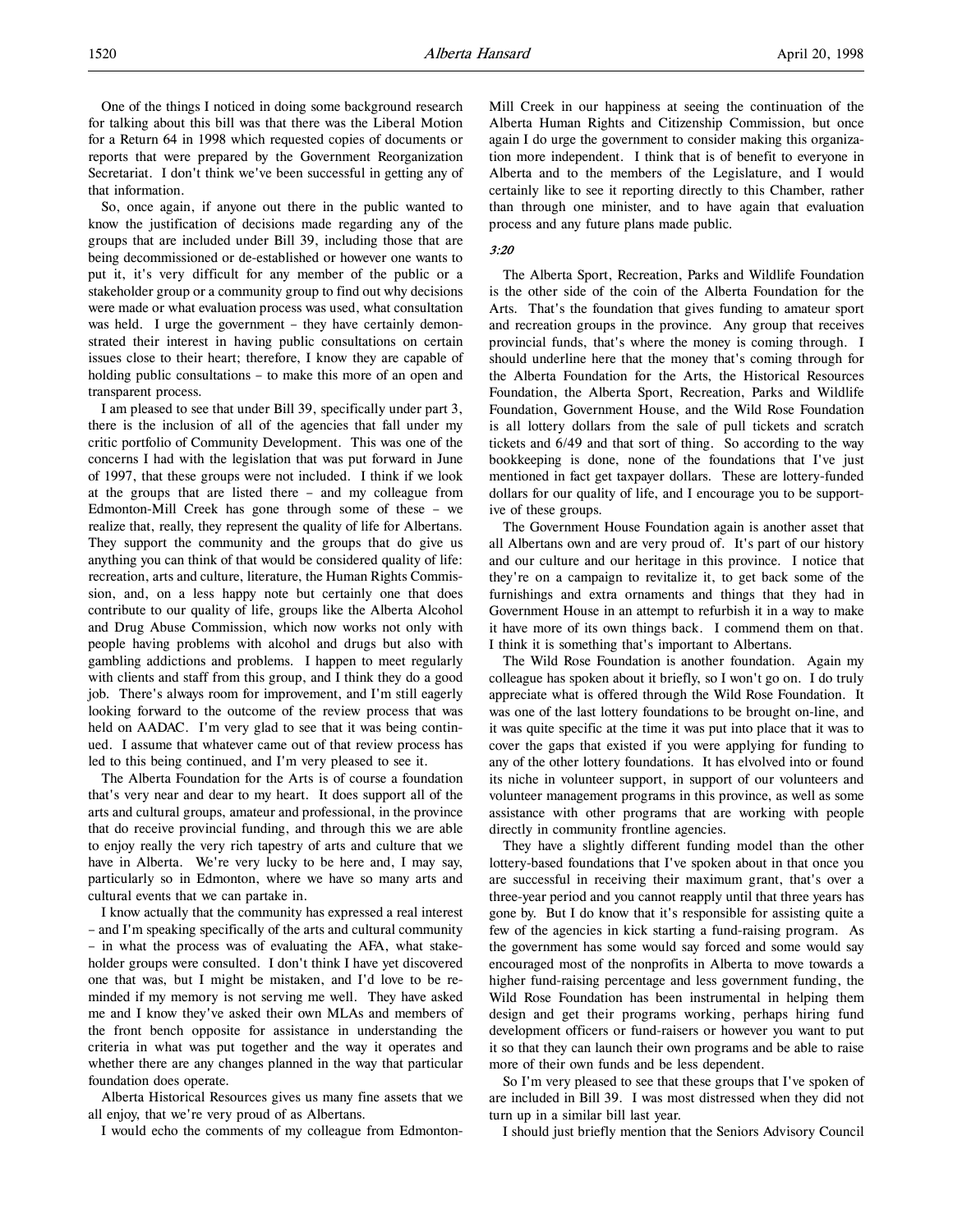and the Alberta Order of Excellence are also included under the same section of agencies under community development that will be continued through this act.

I think we get very good value for our money out of these groups, and all of the groups that receive funding or are involved with these lottery-funded groups and the others I've mentioned really contribute to what we have in Alberta. If I was to ever say that there was an Alberta advantage, in my definition this is what the Alberta advantage is. So I'm pleased to see a recognition of that by the government in the continuance of these agencies.

Those were the comments I wanted to make in speaking to this bill in second reading, and I look forward to continued debate in Committee of the Whole. Thank you.

THE SPEAKER: The hon. Member for Edmonton-Castle Downs.

MS PAUL: Thank you, Mr. Speaker. I have a few brief comments that I would like to make with respect to Bill 39, the Financial Administration Amendment Act, 1998. While previewing and going through the bill, I'm pleased to support its intent. However, I have a bit of a problem with the narrow scope or definition of the provincial agencies which leaves a multitude of ministerial advisory committees that were actually established within various government departments, such as the departments of Health and Environmental Protection, over the years. These are not provided for or are not subject to the same provisions as the sunsetting. It's important that these advisory committees be included within the scope of section 81.1, sunset provisions of the Financial Administration Act, in order to be consistent with the recommendations of the Alberta Financial Review Commission.

Mr. Speaker, the Alberta Financial Review Commission pointed out quite a while ago that the proliferation of agencies and funds can actually create confusion and in fact reduce control. It should actually be noted in *Hansard* that comments from the Financial Review Commission were made quite a while ago, and I would like to quote them.

Before establishing any new agencies or funds, assess other methods of achieving government goals with input from various stakeholders. Agencies or funds should meet stringent justification requirements, be reviewed regularly, and provisions made for sunset clauses.

In order to be consistent with the recommendations of the Alberta Financial Review Commission, I feel that all government entitlements be reviewed regularly, and you have to include and ensure in that review that the sunset clause be part of that agreement.

With that comment, Mr. Speaker, I'm sure this side of the House, the Alberta Liberals, is definitely prepared to introduce amendments to section 81.8 of the Financial Administration Act to include advisory committees and revolving funds. They will not only reduce administration costs, which are escalating, and duplication and overlap of services, but they will increase the effectiveness of the accountability and reporting framework. That will obviously be done within the confinements of the province of Alberta. I think we on this side of the House are all more than willing to work with the government and ensure that amendments will be brought forward.

Mr. Speaker, for a long time I and the Alberta government have been supporters of the sunset provisions for government programs and agencies, boards, commissions, and advisory committees. When you review sunset provisions within the scope of the government legislation, you find that it should be put into effect in a proper manner. It should include a comprehensive review of mechanics which should be in place to include a costbenefit analysis and also to promise that full legislation scrutiny and oversight takes place.

Mr. Speaker, unfortunately we have no way of knowing at this point how the sunset review process was structured given that much of the ministry business plans that were developed for 1998 to 2001 were actually conducted through in camera meetings of the standing policy committees. So lots of work has been done, as usual, behind the scenes, and we are not privy to that process. I think it's important to make a note of that.

We on this side of the House and all Albertans need to know what studies were prepared, what consultations were held with stakeholders. We need to know what the results were in making decisions to continue with the operations of specific agencies which were included and are included in Bill 39. In other words, what was the process established to justify the existence of agencies specified for continuation in Bill 39?

### 3:30

Also, I'd like to ask a question: what is the government's commitment to sunset review of agencies given the rejection by the government of Motion for a Return 64? That motion requested

copies of documents or reports prepared by or on behalf of the Government Reorganization Secretariat . . . regarding government streamlining and . . . consolidation . . . elimination or amalgamation of agencies, boards, and commissions; and the privatization, deregulation, or disposal of government assets and services.

That, Mr. Speaker, was found in *Hansard* on April 1, 1998.

#### [The Deputy Speaker in the chair]

Also, when you look at the provisions in Bill 39, another question that comes to mind is: why are the operations of revolving funds not included under the sunset provisions of section 81 of the Financial Administration Amendment Act? Revolving funds, Mr. Speaker, were established within departments to provide services or to sell materials to other branches within government or to the public. I think we need to know what funds were included, not included, and so on.

Mr. Speaker, if you note the Auditor General's comments in 1995-96, there is a quotation, and I'm going to read that as well.

The government should be able to fully cost its programs and services without the expense of operating revolving funds . . . A draft plan from the Deputy Provincial Treasurer indicates that the usefulness of the funds will be assessed by Ministries as consolidated planning and reporting evolves and alternatives become available. Unfortunately, based on the present time frame in the plan, this may not be done until March 31, 2006. This means that the government will continue to incur needless administrative costs for a long time.

I think that speaks for itself. The Auditor General has made these observations, and it is worthy of note.

I actually just have two other questions with respect to the bill. Why does Bill 39 narrow the definition of provincial agencies that are subject to sunsetting to only those defined as those that administer money? We've had other speakers speak to Bill 39, and we find that any agency which does not directly deal with money issues, problems, concerns – when you look at the Wild Rose Foundation or other agencies that are not directly money related, they are not provided for under Bill 39. I think, Mr. Speaker, that should be addressed as well.

Mr. Speaker, just my other comment. It should be noted that boards, agencies, and advisory councils established within government departments incur significant salary and benefit costs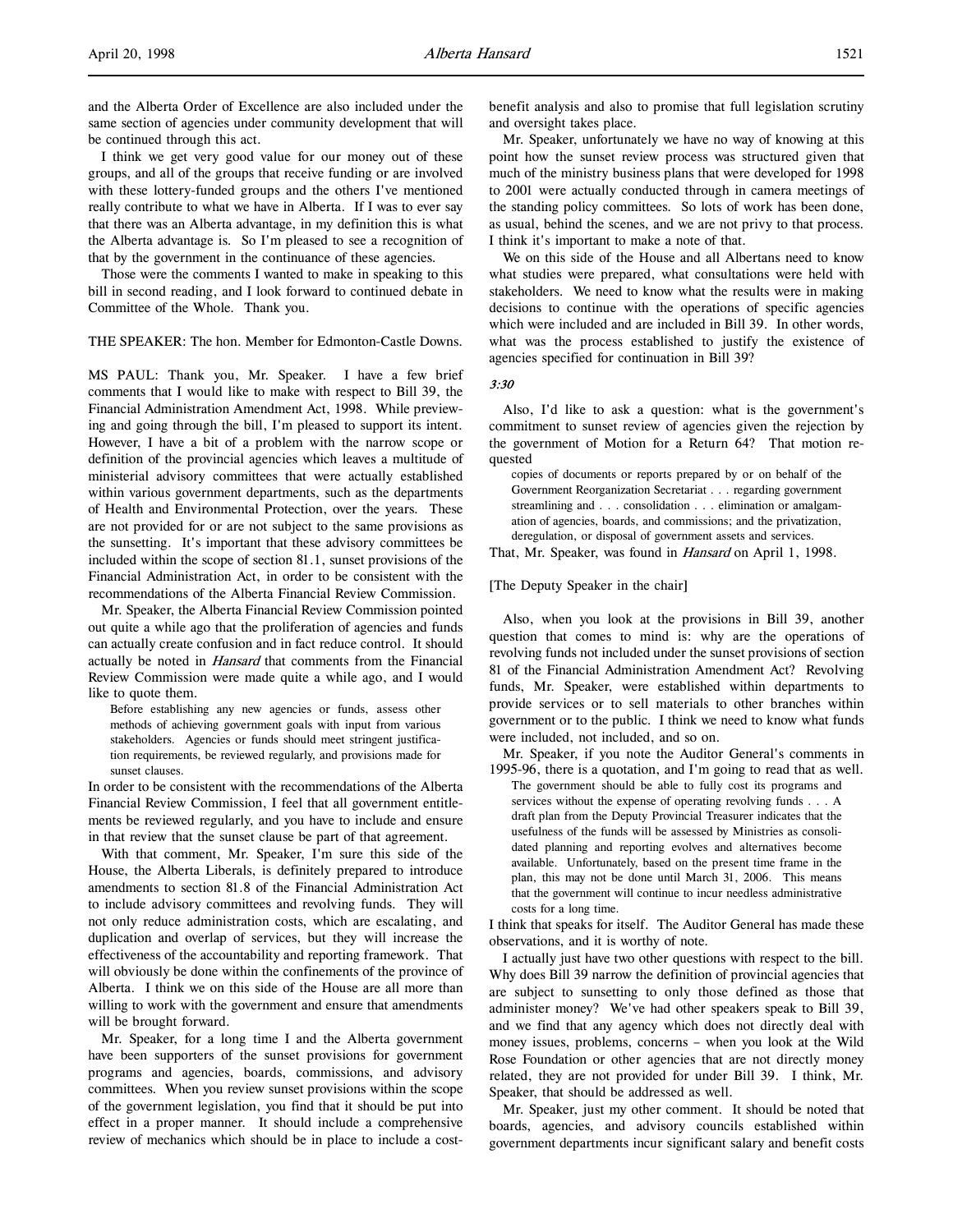for taxpayers in Alberta, to the tune of \$5.3 million in 1996-97.

The intent of the bill leaves a lot of questions and thoughts that need to be and should be addressed by the Provincial Treasurer. I do believe that the hon. Member for Edmonton-Mill Creek had some specifics with respect to parts of the bill referred to on page 2. We needed and asked for specific clarification with respect to one particular issue that has not been addressed. We're hoping that the Provincial Treasurer or his designate will offer some explanation.

Mr. Speaker, we would like it to be noted – and I think I mentioned this earlier – that we are more than willing on this side of the House to work with the government to strengthen the intent of Bill 39. I'm sure that we will be bringing forward amendments that would include ministerial advisory committees and revolving funds. I think that would be something that should be done in due course, as it would be consistent with the intent of the Alberta Financial Review Commission. Also, it would be consistent with the Provincial Treasurer's own comments which were made on June 11, 1997. They were in *Hansard* at that time.

With those few comments, Mr. Speaker, I think the bill, as I've said before, does deserve some merit, and we will be bringing forward amendments to strengthen the bill. Not everything and all should be encompassed when it comes to agencies or funding in terms of dollars and cents, but there has to be a social conscience and some effort put in in that regard. With that I'll let the next speaker speak.

Thank you.

THE DEPUTY SPEAKER: The hon. Member for Calgary-Buffalo.

MR. DICKSON: Thank you very much, Mr. Speaker. I'm anxious to add a couple of very brief comments with respect to Bill 39. My comments would be this. Generally the bill is positive. The concern that's been raised before by other members is that it's somewhat limiting, and in fact by narrowing the definition of provincial agencies and committees and using the single criterion to identify them in terms of those that administer money, the net falls short of capturing a host of advisory committees and so on that now will not be subject to the sunsetting provision.

I'd make the observation that when Albertans speak in terms of trying to ensure that we avoid excessive government, excessive regulation, duplication, redundancy, I've never heard people say that solely restricted to those committees or commissions or regulatory agencies that spend money. There are agencies that affect many other aspects of Alberta business, Albertan's lives, and it just makes sense that there should be that broader kind of provision. I've heard some reference that there will be an amendment that will come at the committee stage to broaden the scope of Bill 39, and that's one I'd look forward to and one that I'd be happy to support.

In fact, as has been mentioned, I think, by other speakers I've heard, there's reference back to the June 11, 1997, comments of the Provincial Treasurer, and the comments that were made at that time should indicate that the Provincial Treasurer would greet very positively the kinds of amendments that may come forward.

The amendments that I see would be required would be to section 81.1 of the Financial Administration Act. If in fact it's expanded to include advisory committees and revolving funds, then I think what happens is you achieve what presumably the purpose of the bill is: to achieve a higher and greater level of accountability and a much stronger reporting mechanism, reporting framework. I think that's very positive. I remember that this is something that had been championed by Laurence Decore, a former leader of the Alberta Liberal caucus, who had been a strong advocate. We certainly find very much consistency in terms of the kind of leadership and advocacy that was provided by then leader of the Liberal opposition, by Mr. Decore, and I'm always grateful.

# 3:40

MR. SMITH: That was three leaders ago, Gary.

MR. DICKSON: Well, we seem to be operating, members, on a three-year leadership cycle, but I think we're going to change that, Mr. Speaker. We're going to go for a longer term regime starting today.

Mr. Speaker, thanks very much for your gentle hint to return to the text of the bill. I just got subtly provoked by my friend the Minister of Labour there.

#### MR. SAPERS: He's your friend?

MR. DICKSON: Well, I'd hope that they'd always take compliments graciously, Mr. Speaker.

I just wanted to indicate that it's a good bill. If the Provincial Treasurer wants to economize on time – it's a lovely spring day out there, and I know members are anxious to get back to their constituencies and their golf clubs. But if the Provincial Treasurer is on the ball, he'd in fact be able to take these suggestions that we made constructively in the second reading debate and craft an amendment which would be able to address the concern, because that's the chief concern I've heard expressed by members in the Assembly on Bill 39.

There was one other observation I wanted to make. I'd hope that good ideas, from whatever source they may emanate, be adopted by government more quickly and be more speedily implemented in legislative form. I guess it's something always for us to strive towards, Mr. Speaker. Part of our job is to continually encourage the government to do that and do it more quickly. Otherwise, I think Bill 39 warrants support, and with the kind of amendments that have been discussed by some of my colleagues, we can make Bill 39 a darn good bill for Albertans and strike another modest blow for heightened financial accountability.

Those are the observations I wanted to share with you, Mr. Speaker, and members at second reading stage on Bill 39.

[Motion carried; Bill 39 read a second time]

# Bill 41 Agriculture Statutes (Livestock Identification) Amendment Act, 1998

[Adjourned debate April 9: Mr. Sapers]

THE DEPUTY SPEAKER: The hon. Member for Edmonton-Glenora.

MR. SAPERS: Swell; we're back from New York City, Mr. Speaker.

I had some concerns about this bill that had to do with the degree of consultation. Also, there were some enduring questions about the identifier, where the device may be on the animals in question and the method that's going to be used and also how that will be determined, how it will be reviewed, the tendering process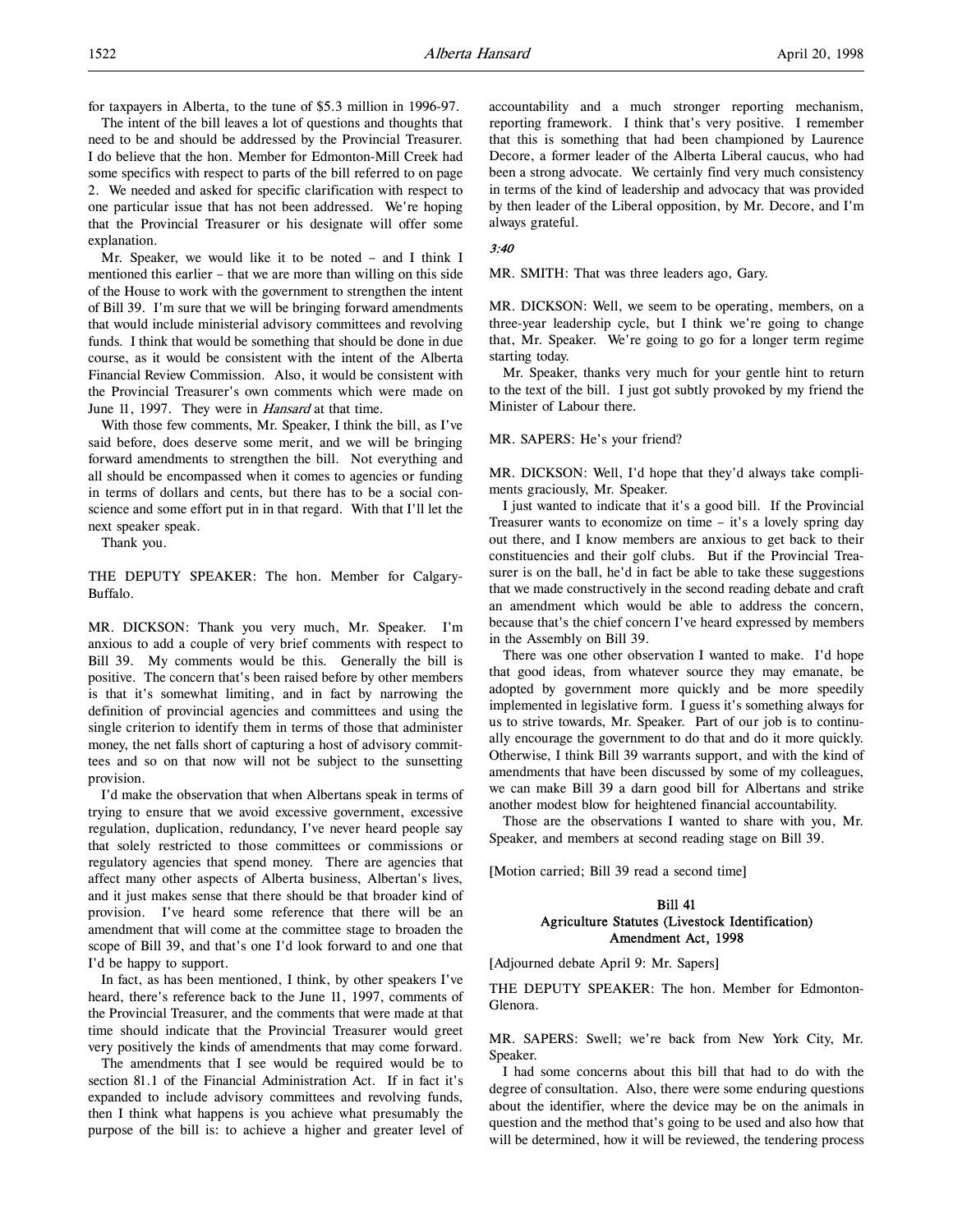The one thing I would hope that this government would do would be very, very aboveboard, absolutely neutral, and would not make this a political issue of any nature. So we'd be looking for a widely advertised search process and perhaps even an allparty or select committee to review it and if not that, then at least a full list of all of the individuals and services that may be considered by the government before any decision is made. I think the cattlemen in this province would expect nothing but the most aboveboard process, and they deserve that.

Mr. Speaker, I don't really want to prolong the debate at this point on Bill 41, and I don't think I could ever match the eloquence with which Edmonton-Gold Bar enunciated the concerns of many individuals about the degree of trust which is necessary when we're looking at a whole new identification system. I won't belabour all of this, but I would hope that at some point in the process the minister responsible will answer some of the concerns about consultation, will answer some of the concerns and questions that have been raised about conflict of interest on the enforcement side in particular. Personally, I would like to know about the nature of the identifier and also, of course, how all of this equipment is going to be acquired or purchased by the service.

With those few comments I will take my seat.

## THE DEPUTY SPEAKER: The hon. Member for Lethbridge-East.

DR. NICOL: Thank you, Mr. Speaker. I've got a couple of issues that I want to address with respect to Bill 41. In terms of looking at a couple of comments on the main focus and the main structure of the agency that's being created through this bill, we have to look at two of the functional issues that come up in terms of why we have livestock identification. Historically we've had branding that's dealt with the trade issues, making sure that an animal that is sold or bought has some identification associated with it. That was the real function of the branding aspect. In some industries, like in the dairy industry, rather than brands they use ear tags or pictures for their identification programs, and this is to be able to track and facilitate ownership trading.

The other issue that comes up – and I think this is the real motivation behind the idea of this national identification system that's being put in place, especially as it relates to the beef industry – is the quality management ID. This is being able to identify an animal and make sure that animal is trackable in terms of quality of product that comes out of it. This has to be looked at from the perspective of the degree of permanence that you can put to that kind of identification, the degree of tamperproofness, if that's such a word, that we can deal with in terms of identifying an animal and keeping that identification pure or valid. So what we've got to do is look at how these get put in place.

When we look through the bill and look at the conditions and that, we find that a lot of these parameters that are going to be put in place, especially for the quality management part of it, are delegated off to this livestock information service agency that's being created. It's also going to be controlled by the minister responsible for formulating the regulations. I have just some

comments in terms of some things I would like the minister to reflect on while he's building those regulations in the context of: how do we maintain both the trade aspect of animal identification and the quality management identification aspect? This is in terms of the issue of control and benefit. In terms of that, you know, when we're dealing with a trade identification, the benefit there is an issue of legality: is that your animal that's there? It also is, then, basically the owners and the buyers who benefit from that kind of a trade.

## 3:50

Mr. Speaker, the branding aspect that we've had in place since the settlement of western Canada is probably as good an easily applied system as the technology of the time and the technology of the day could have put in place. When we look at it in the context of the quality management ID, we end up trying to look at: is it feasible that branding as an ID mechanism can give us the same degree of control and the same degree of benefit that we would get from branding? Well, I'd like to suggest that as the minister looks at these regulations, one of the things that we have to really make sure we put in place for that quality management ID is the issue of permanence and nontamperability. You know, we have to be able to make sure that it can be tracked through. With brands the hide can be stripped from the animal; sometimes people are quite successful in actually manipulating a brand. We end up looking at ear tags: they can be snipped and replaced. These are the kinds of issues that come up.

So if we're going to really deal with the quality management issue, we've got to make sure that functionally we have some mechanism in place so that it's tamperproof. This means we've got to start dealing with some of our electronic mechanisms. This brings up an issue of: where do we deal with the cost? Where do we deal with the benefits that come from it? If we end up trying to do a kind of from birth to slaughter identification and tracking, most of the operational cost of identification falls back onto the owner of the animal at time of birth: the cow/calf operator for our beef operators or any of the other livestock operators or owners. It falls on them at the time of birth. We've heard a lot of them say: well, we can't have all of this cost fall to that one group. But if they really get it into a quality management process where the marketplace reflects the value of those animals as being superior because they can be tracked, that will bring back to the cow/calf operator, the birth owner, a benefit. Their animals should be put on the market at a higher value so that they can actually capture some of that additional cost that's associated with it.

So I think we've got to make sure that as we put this process in place, those birth owners – if I can call them that so that we can cover the cow/calf operators, the horse industry, all of the other industries that may come under this jurisdiction as well – can feel confident that their product will bring a higher price on the market so that they can capture some of these costs. This may mean that initially, as we try to establish this process, this identification, especially the quality management part of it, we may end up having to have some kind of pooling of those costs. This is where we have to deal with the issues of the brand inspection, the trade inspection, the trade verification part of it.

Historically we've applied a fee to every animal sold to have a brand inspector look at that. Those dollars then go into a pool managed by the government. The intent now is that that dollar will go into the pool managed by the livestock identification agency. Well, maybe what we've got to do is get the industry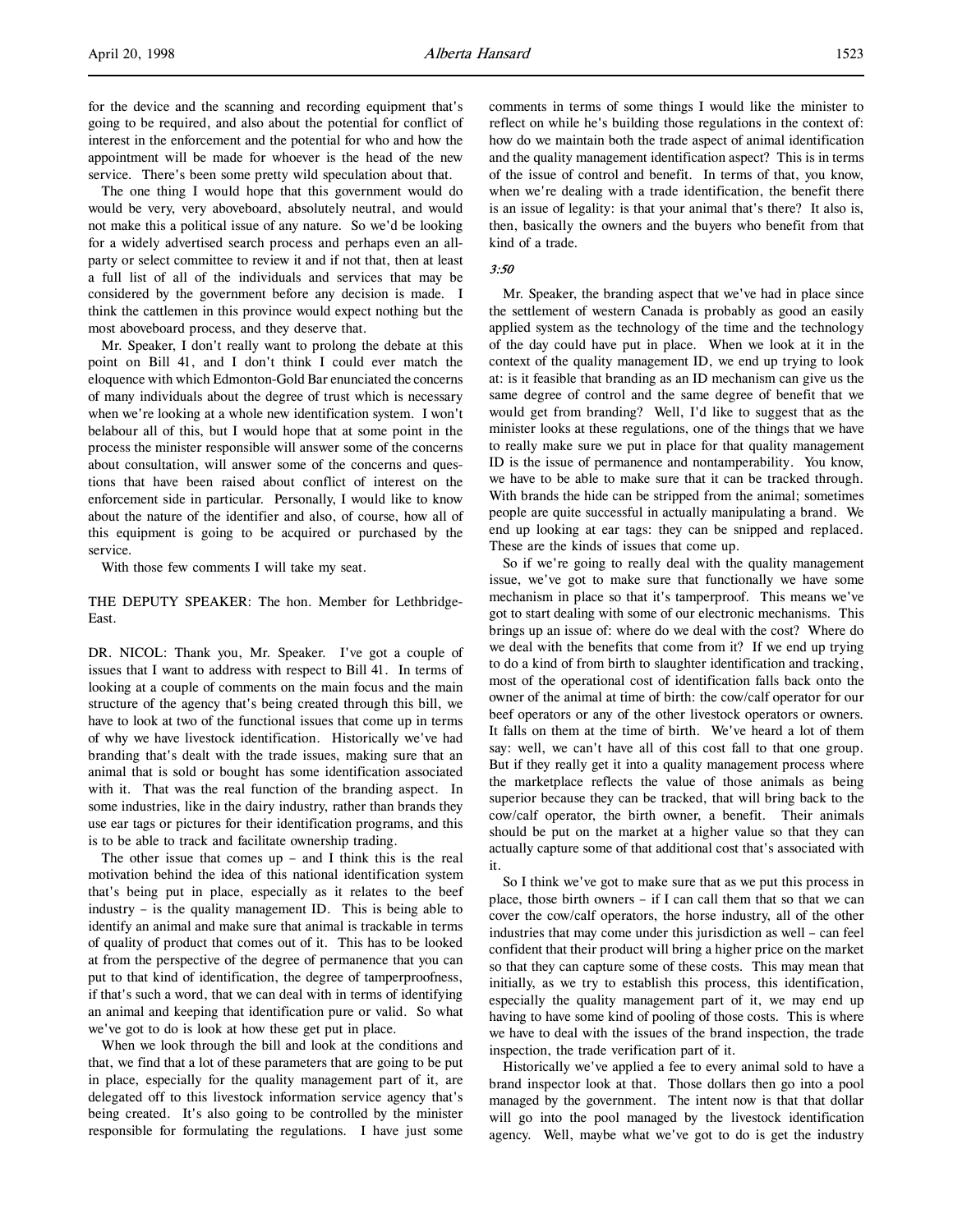behind this to the point where they'll allow some of that money in that pool initially to be used as part of this offset for the higher costs associated with the birth owner of an animal. It's really important that if we're going to make this quality management part of it work, we've got to get people to buy into it and not be afraid of it in terms of a cost.

The other thing is that as we deal with quality management ID, we've got to start making sure it gets to be broad enough so that there's a critical mass in the industry, that the marketplace can reflect the differential for the people who are willing to undertake that cost. Now, you know, this is going to take some time, and again we go back to this need to kind of give an incentive or, in essence, not have an extra cost associated with it.

The thing that I want to talk about in terms of some of the special concerns about the bill right now deals with the representation of a good cross section of the industry on this advisory board, the advisory panel. I know the minister has made some comments that he's going to make sure that a lot of the different aspects of the industry are there. We've heard concern from some of the people in the horse industry: are they going to be represented on this board? I think the minister is addressing that issue now in discussions with them. What we've got to be looking at is that as regulations or as application to a specific livestock sector are changed, as they're dealt with, will those members of that sector of the industry have input?

The other issue that we have to look at comes, I guess, with the idea of: who is responsible for this judiciary part of the agency, the actual part that brings out the legal aspects of the livestock identification system? Now, we're going to have here essentially some mechanism, as we talked about before, for tracking the animals on a trade basis. What happens if there's a dispute? How does that dispute get resolved? These are going to, I hope, be well delineated in the regulations that come out.

Also, I didn't see in the definition of regulations or the classifications of the kinds of regulations that the minister can put in place any aspect, any category that would identify what you might call an ombudsman function or an appeal process. This is important, I think, especially when we get into the quality management process. If a slaughter plant comes back and says, "Hey, look; this carcass ended up on the rack with contamination from a disease or from an antibiotic" and all of a sudden you've got a situation where a farmer says, "Well, that wasn't my animal," how do we make sure that that is kept there? How do they get a chance for appeal? What is that appeal process? Do they have to just take the word of the inspector?

When I start talking about the word of the inspector, this is another thing that that leads into: the universality of this program. We have to make sure that all trades and all slaughters, all deaths are recorded through the livestock information service. Otherwise, we end up with opportunity for tampering as the track of that animal is not maintained.

One of the other issues that has been discussed – and a couple of the people involved currently in the branding service have addressed me with their concerns – is that the livestock information system agency right now is being set up not subject to successor rights for the union employees that are involved in the current brand inspection process. I looked through the bill and I looked through the regulations which can be established by the minister. The concern that I've got is: is there some mechanism in there where this new agency through some wording of this legislation is going to be exempt from possible union certification at a future time, or is this something where the employees, if they

wanted to do some kind of certification, could organize across the province and in essence recertify themselves as a union? I think this is something that doesn't show there. To make these employees feel a little more comfortable, I really think we've got to have that kind of section put into the regulations or put into the definition of the agency.

### 4:00

The other thing that I want to make a comment on is that when we're dealing with the structure of the agency, there's a number of references through here in terms of limiting liability, limiting the delegated authority's responsibility, and I want to see here whether or not those limits are on a per unit, a per transaction, or a per inspection basis. What we've got is a situation where, you know, if you've got a group of animals coming through and there are only 10 in it as opposed to, say, a hundred or a thousand, you've got a lot of different per unit costs of that application and that potential liability. So what we've got to do here is look at it from the perspective of those two or three sections of the bill that deal with the limitation of liability. We've got to make sure that the producers at whatever stage in the life of that animal are not being subjected to any financial burden, that goes beyond the normal risk of transaction, associated with negligence on behalf of this new agency. So that's one of things that we need to be aware of and be concerned about as we look at some of the rules.

One of the other aspects in terms of the changes that are occurring in the bill is the section that deals with the "Recorder of Brands." Historically that's been done by part of Alberta Agriculture, and now the minister is able to appoint a recorder. That recorder then can subcontract or delegate to a subagency all of his powers, duties, and functions. Well, what I would like to have the minister do is elaborate a little bit on whether or not all of the regulations that are required of the ministerially appointed recorder would follow through and be part of any contract that that recorder signs with a subagency. You know, we've got to make sure that the standards and the process have integrity all the way through. So I would hope that we can deal with that when we get to committee and start dealing with possibly looking at section 4 of the Brand Act part of this piece of legislation.

Mr. Speaker, I think right now in a general way those are the concerns I've got. I want to conclude by commending the minister for the foresight that's built into this bill. It provides the industry with a real incentive to become industry leaders on a North American, on a worldwide basis in terms of dealing with quality management in the livestock industry. This is getting to be really important as we see consumers willing to in essence pay more, put a premium price on a product that they can identify as having a quality management component to it. As our livestock industry builds this into a functional application, we'll see that our livestock producers do get to be rewarded for the efforts of this agency. I think it's the kind of thing that the industry should be supporting and that we as legislators should as well. It's the kind of bill that is going to give our industry, our livestock producers one foot up on everybody else in the world.

So with that, subject to the comments and the concerns I've raised, I'd like to recommend that everybody applaud this bill.

THE DEPUTY SPEAKER: The hon. Member for Edmonton-Manning.

MR. GIBBONS: Thank you, Mr. Speaker. I stand to talk today on Bill 41, the agriculture statutes. One of the main highlights, as I go through this and look at it, is the fact that this is to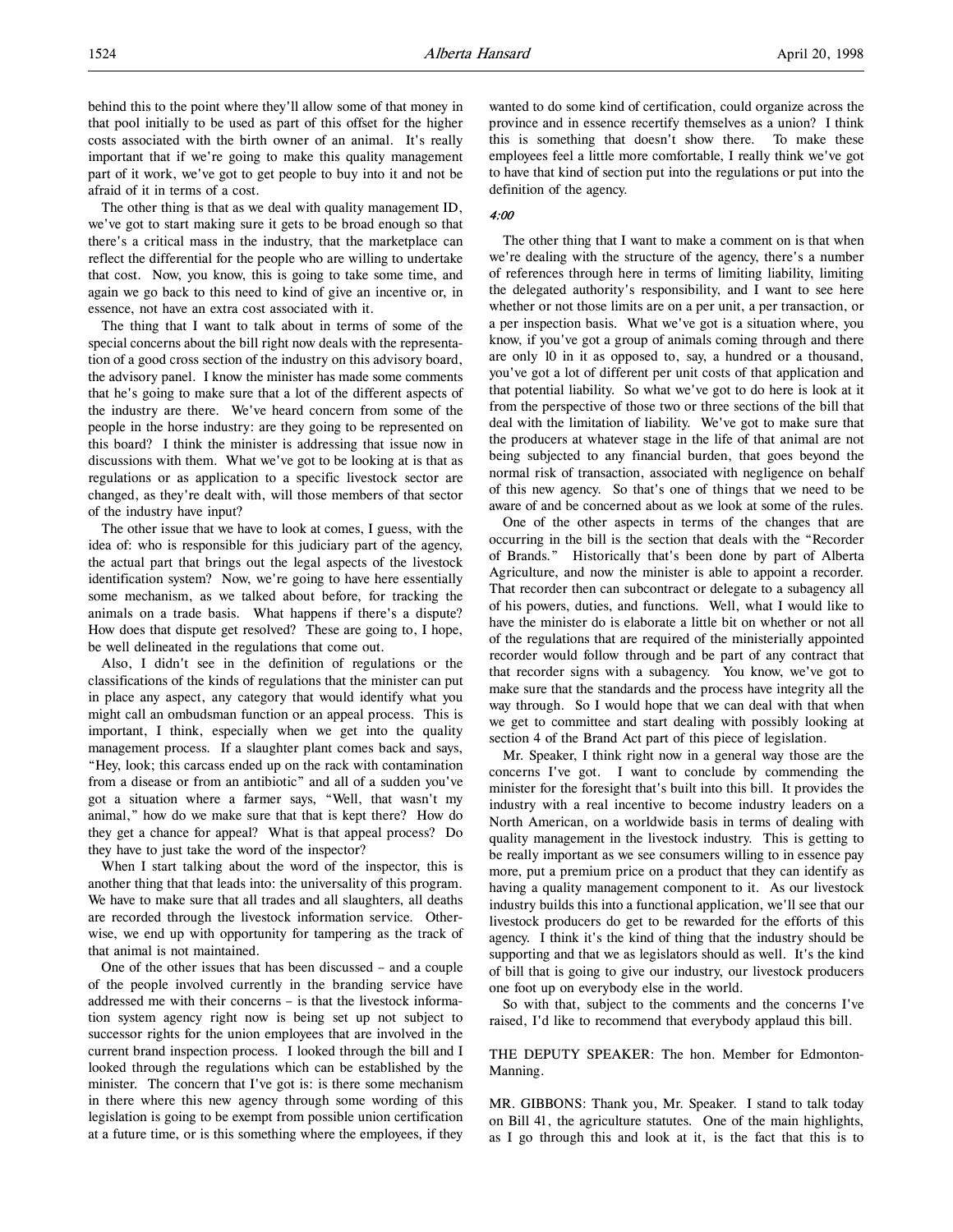There are concerns about the conflict of interest with the privatizing of enforcement agencies. I go through here, and I understand what brand inspectors are for: verifying ownership of animals at auctions, dealer sales, packing plants, and so on; for the retrieving and pickup of stray animals; and to deter theft. My background is farming, back a number of years ago. Even with renting out pastureland today, I do know that fences can go down overnight and cattle can get out. So there is a lot behind the fact that branding is very important. I still own the original branding irons of our family from the last hundred years, but I do think there must be better ways of doing it than what happened when I was younger and when we had a lot of cattle.

What is the matter with the current system that we look at? Many people seem to be satisfied with the existing system within government. What we look at during Angus Reid surveys and so on: 80 percent of people who responded were satisfied with inspection services. Under your study, the government study by Toma & Bouma, it states that all organizations with the exception of Alberta Cattle Feeders Association and dissenting groups within the Alberta Cattle Commission strongly support the current livestock inspection service and the role the service has played with the cattle industry. However, the same study found that the feedlot operators do not value this. Now, as we travel the province and we look at the amount of cattle within these livestock feedlots, I can see their problem behind that, due to the fact that the amount of money they are going to have to be paying out is tremendous.

The government makes a net profit from the system. The revenue exceeds the costs. Some think that the money should go back to the cattlemen, not to the general revenue. Two people from the brand inspections service that we talked to think that the industry wanted privatization of the system as they resent brand fees' surplus going into the general revenue. It could also be argued that the money should go into upgrading the information technology system, and if that were done, the government-run system would be in a position to meet further changes that are expected in the livestock identification program in the future.

As per the government study, which I was reading through here, a delegated authority has already been set up to take over the functions that are to be delegated through Bill 41. A new company, livestock identification services, which most people refer to and read from different sections as LIS, is being incorporated as an appointment to the interim general manager and will be up and running sometime this year. LIS will be run by a board of directors representing the major cattle producers and organizers in this province. As I'm perusing this, I do know and can see that there are quite a few different people involved. The Alberta Auction Mart Association is involved. The Alberta livestock dealer and order buyer association, the Alberta Cattle Feeders Association, the Alberta Cattle Commission, and Western Stock Growers Association are involved. It is good that it's being proposed that all of these services be transferred together into the new industry partnership groups called LIS and that the income and expenses associated with the running of the service will be transferred as well.

Now, we look at this, and I'm in support of this. We as the Liberal caucus do support it, but we do object to the fact that there has been so little consultation with the cattlemen and those involved in brand enforcement. They have some serious concerns that must be voiced by ourselves, and maybe the government should question how they got to this point. But at the same time, I am backing this to the point that I do understand and believe in it. We must ask the minister to respond to the concerns by undertaking a proper consultation and education process before he proceeds, which I don't think will happen. He must also ensure a wider representation from the LIS board and show how the conflict of interest can be avoided if we have this completely private board.

#### 4:10

The Canadian Cattlemen's Association, from our studies and talking to them, is currently studying ways to set up a national cattle identification program through electronic means. This privately sponsored idea would mark livestock from birth to slaughterhouse and enable all animals to be traced back for contact with disease, et cetera. At present the branding of cattle is not mandatory, and branding does not allow for animals to be traced from birth to slaughterhouse. The new livestock identification program will require a delivery program. Industry leaders think that this new change will be easier to implement as it goes private.

The process at present – and we look at this. At the standing policy committee on agriculture and rural development this past week the Alberta grazing association pointed out that the cow/calf producers had not been consulted on the point put forward through study of the Toma & Bouma report. Even when they had heard about the report, they could not obtain a copy from either the Cattle Commission or through the government until this past February. Plans for privatizing were mentioned in December 1997, but by the time the industry seemed to have decided what it wanted and indicated that they were rushing through it, the government seems to have jumped one particular step here. There again, consultation is very, very important.

Mr. Speaker, I take my leave, but as far as myself, I'm behind this actual bill. Thank you.

[Motion carried; Bill 41 read a second time]

# Bill 21 Alberta Health Care Insurance Amendment Act, 1998

[Adjourned debate April 2: Mr. Hancock]

THE DEPUTY SPEAKER: The hon. minister. No? The hon. Member for Calgary-Buffalo.

MR. DICKSON: Thank you very much, Mr. Speaker. After seeing these bills zipping through this afternoon, I'm sure that the minister of intergovernmental affairs is going to be happy to see that when really contentious bills come along, the opposition is only too happy to spend the kind of time required to identify the shortcomings. Bill 21, the Alberta Health Care Insurance Amendment Act, is just such a bill, a bill that in fact is very problematic, is very contentious, and most important, it's one of those occasional pieces of legislation you'd want to characterize as dangerous.

As I told one of my colleagues this morning, I'm always a bit uncomfortable when I find I'm making common cause with both Lorne Gunter and David Frum, two small "c" conservative commentators, but you know, on Bill 21 they're absolutely right.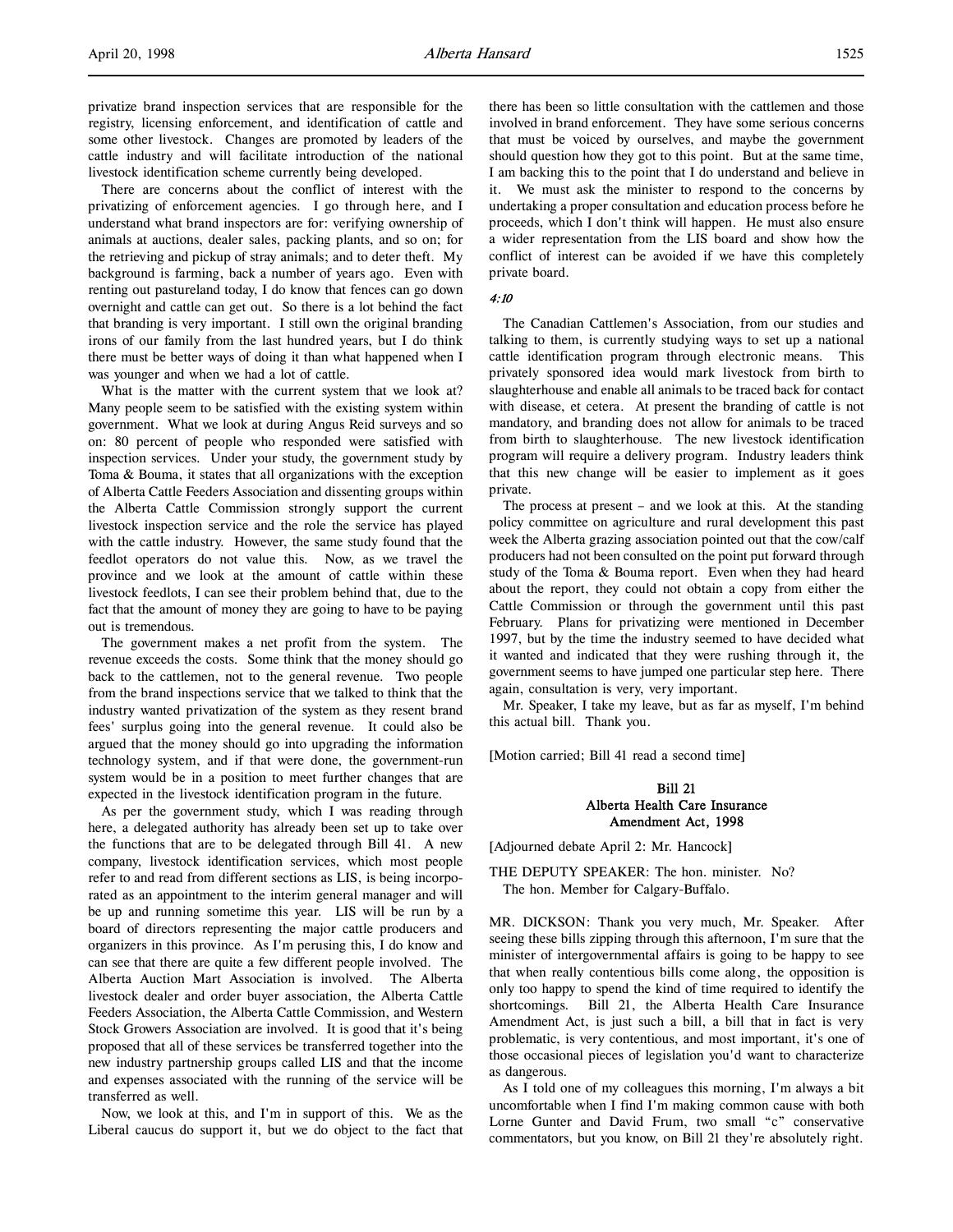From editorial comment that we've seen in the Calgary Herald, the *Edmonton Journal*, and much additional information . . . [interjection] Well, David Frum is no liberal commentator, hon. member, and Lorne Gunter occupies a very different place in the political spectrum than I do. I would expect that many members would take and pay particular heed and listen most carefully to the kind of advice from those commentators.

The point is this, Mr. Speaker. Bill 21 is one of those pieces of legislation a little bit like – what was it? – Bill 13, the bogus propaganda bill attempting to be passed off as a piece of legislation. You look at that and wonder what happened to the draftspeople in putting this thing together. Bill 21 raises a host of questions. For a free market economy focused government such as we have, it's hugely ironic that the government would introduce Bill 21.

There are two particularly contentious elements. The first one is on page 2. This is the new section 2, and it's 5.11(1) and (2). Now, the first part of this is interesting and a curious kind of provision. What we have there is: "Subject to this section, every physician is deemed to have opted into the Plan." I challenge anybody to identify any other occupation or any other worker in the province where by statute you're deemed to have become part of some kind of an employment regime or you're deemed to have been part of a contract that you've never willingly entered into of your own volition. What happened to free enterprise? What happened to respect for the rights of individual workers? Whether their positions are pipe fitters, it doesn't matter very much. We have some basic principles that have to do with respecting the right of individuals in what hopefully is a free community to be able to choose where they're going to work and who they're going to work for.

So we've got the new section  $5.11(1)$ , "every physician is deemed to have opted into the Plan." Why wouldn't you provide or make it a requirement – and maybe the Minister of Health in debate is going to offer the clarification on this – that the physician would have to make some declaration, some election to opt into the program? The deeming section is amazingly high handed.

The further problematic provision is 5.11(2): "A physician may apply to the Minister to opt out of the Plan." There may have been some transformation in our province in the last while, while some of us were busy dealing with other issues in the House, but Vladimir Ilyich Ulyanov, Mr. Lenin, couldn't have written this any better himself. This is something that might have made sense in Russia in 1917 after the revolution, but I am absolutely astonished that in the Alberta Legislative Assembly in 1998 the Minister of Health and all those 62 members of the government complicit with him would bring in a piece of legislation that denies something as basic as an employee deciding that they no longer wish to work for a given employer. When we distill it, the proposition is as simple as that.

So I think that what we have is an amazing contradiction. We have the government that styles itself as the saviour of the market economy, the gladiators for free enterprise, yet they introduce a piece of legislation that is absolutely sweeping, breathtaking in terms of audacity, in terms of gall. It's an amazing provision, Mr. Speaker. In this House we know the Minister of Health as not being someone who's into self-aggrandizement. I mean, we know it's not the Minister of Health that necessarily wants the power, but why would the provincial government want to arrogate to itself such vast and sweeping powers? The explanation that was offered by the minister in introducing the bill at second reading just doesn't hold up at all.

#### 4:20

Mr. Speaker, this is a bill that I expect all members have received all kinds of interesting commentary on. I'd back up, before I reference the commentary, and say that in the autumn I was doing a bit of a health tour. I went to Red Deer, and in the large regional hospital in Red Deer, in the David Thompson region, I had a chance to meet Dr. Linda Whitham, the single physician in Alberta who has chosen to operate outside the Alberta health care insurance plan. You know what I found interesting? I had a lengthy conversation with Dr. Whitham. One of the things that struck me, paradoxically, is that one of the reasons she was anxious to opt out of the plan was because of the cumulative frustration that she and her partner had experienced practising in a smaller rural centre prior to relocating to Red Deer. What Dr. Whitham talked about with great passion and tremendous sincerity was the lack of support that she received from Alberta Health, the concern she had for disorganization and lack of planning in our health care system and in the region, commitments that she and her partner believed had been made by Alberta Health, perhaps through the agency of the local RHA.

So not only did we have just a single physician who has chosen to opt out, but part of the reason for her frustration in opting out are things that have less to do with the Alberta Health Care Insurance Act and plan than with many of the serious concerns we have with underresourcing, with lack of support for trained medical staff in this province. So I think there is something instructive in that.

I expect that most members have received correspondence from Dr. Bill Anderson, president of the Alberta Medical Association, where he expresses in very straightforward language their concern with the new proposed sections  $5.11(1)$  and  $(2)$ . It would seem to me that what would make sense to those of us who believe in a free market economy, to those of us who believe in liberal values, freedom of choice, whether you're an entrepreneur or a consumer, is that what we would want to do is simply say there should be a contract, like with every other employer and every other employee. There ought to be a contract negotiated between the employer, Alberta Health, and physicians, and you make a term of that contract the basis on which you choose as an employee to leave and that sets out the terms under which an employer may choose to terminate that relationship. I'm using employer employment; the same applies to an independent contractor.

This section 5.11 creates an enormously dangerous precedent. I can only hope that the good sense of members will prevail before we get to a vote at second reading on Bill 21, because the proposition set out here would constitute too radical a change to everything we understand about respect for the rights of parties to contract, to enter into agreements of their own volition knowingly and then to abide by the consequences. The AMA have detailed a number of concerns, and I can come back to that in a moment. I'd also received some very interesting information from the Medical Staff Association, Calgary General hospital, from numerous physicians in different parts of the province registering their very great concern with sections  $5.11(1)$  and  $(2)$ .

Now, I think there is value, Mr. Speaker, in being clear on what the rules are in terms of opting in and opting out. I think it's appropriate that there should be some additional clarity beyond what exists now in terms of what those rights should be. But my first point is that the decision to opt out ought to be provided for in the contract between the two parties, between Alberta Health and the Alberta Medical Association as the agent for Alberta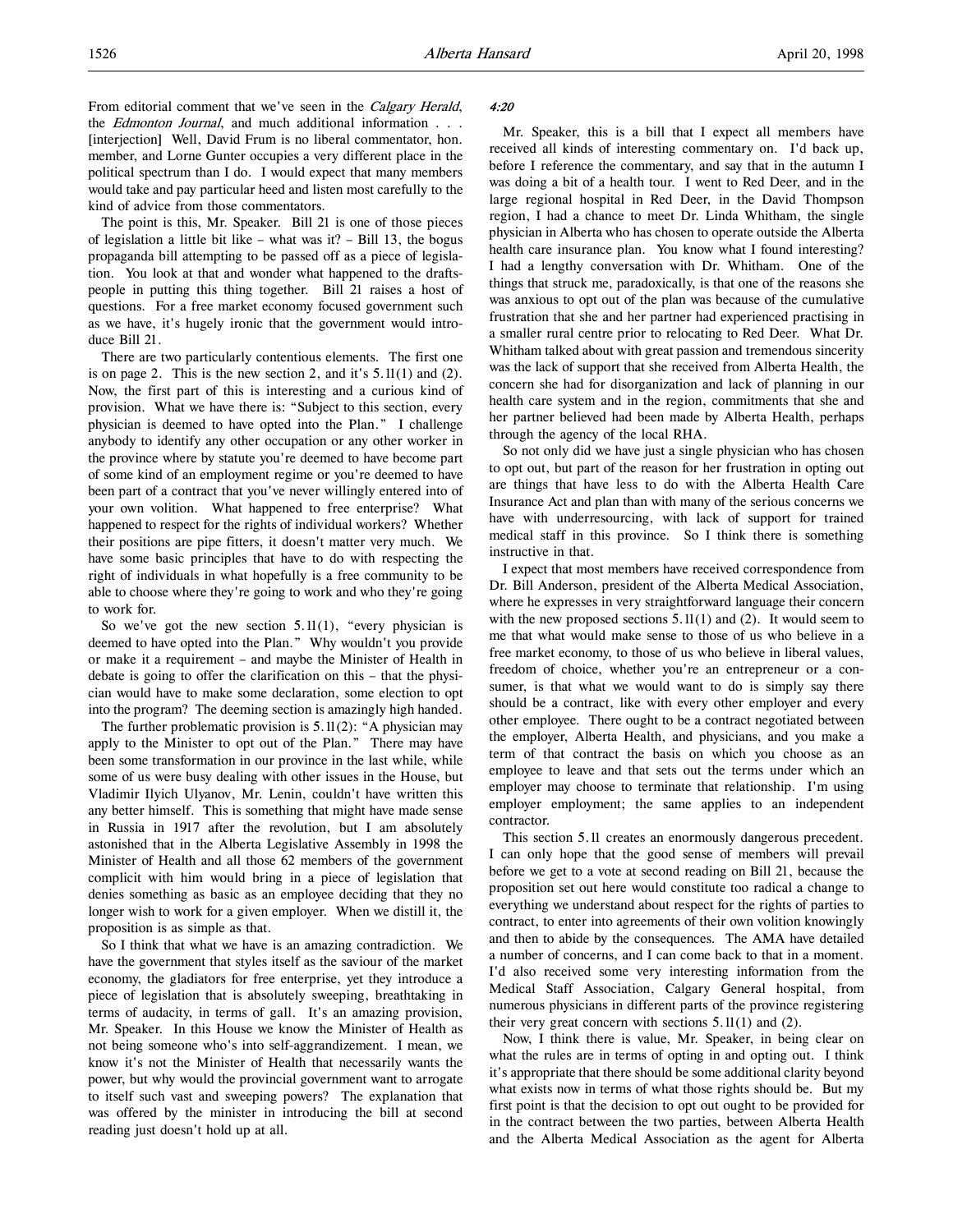physicians. The provision now is completely unacceptable.

There are some other provisions that are interesting. I heard the minister's explanation. His concern is that in some regions if a number of specialists or in a rural site a single rural physician were to choose to leave the system, that would compromise the delivery of health care in that area. Well, clearly a concern. The recent history is that only one physician out of some 4,700 physicians has chosen to opt out, but I suppose if we want to jump at shadows, that may be a concern to address. The provisions here are, in my respectful view, unduly restrictive.

If you look at subsection (5), this is where

the Minister may refuse an application if the Minister is of the opinion that there is a need for the type of insured services provided by the physician.

Well, what we have here is the Minister of Health, who does have a responsibility to make sure that insured medical services are available to every Albertan, regardless of where they live, and in every community, no matter how small or how remote from the bigger centres. That's the minister's obligation. What he is effectively doing in the proposed section 5.11(5) is passing that entire responsibility off onto the local physician. Well, I'm sorry, Mr. Minister, through the chair, through the Speaker, you simply can't do that, and there are members in this Assembly that will do what we can through the parliamentary rules to ensure that you're not able to undertake that sort of an affront to the system that we've believed has existed in the past.

If one looks at subsection (6), there are some provisions there. I can understand, if you're going to opt out, and I don't have a problem with requiring there to be publication of the notice. That seems not unreasonable. Posting a notice in a physician's office seems not to be an unreasonable proposition. Putting the responsibility on the physician to ensure that patients are advised of an opted-out status before the service is delivered: that's again a commonsense, reasonable proposition. I have no qualms, no problems with that whatsoever. But I do think subsections  $5.11(1)$ ,  $(2)$ ,  $(3)$ ,  $(4)$ , and  $(5)$  are problematic. I don't think you can hold individual Albertans or Alberta businesspeople or physicians effectively accountable for what the Alberta Health mandate and the Minister of Health's responsibility are. So I have that particular concern.

Now, that doesn't exhaust the concerns I've got. When I look at section 5 of the bill and the new proposed section 5.31, we have a really curious provision. The provision is subsection (2), which effectively allows

the charging or collecting of an amount paid for non-insured health or pharmaceutical goods or services where the charging or collecting of that amount is not otherwise prohibited under this Act or the Hospitals Act and a physician or dental surgeon reasonably determines that it is necessary to provide the noninsured health or pharmaceutical goods or services before the insured service is provided.

With respect, Mr. Speaker, I suggest that there's no way of rehabilitating subsection (2). I think the section is bad. I think it's flawed. I think it's dangerous, and I think it has to be excised before this bill goes any further.

# 4:30

The provision involving the new section 5 is a curious one. It seems that what the Minister of Health would do is attempt to more narrowly define those services that are going to be treated as an insured service. I think most Albertans would like to think that all necessary medical services would be available to them under the provisions of the Canada Health Act. The point is that if a physician deems that a service or a pharmaceutical good is

reasonably necessary to provide an insured service – if it becomes a prerequisite, in other words – then surely what we should be looking to do is ensuring that there is proper coverage of that, not trying to draw walls around it and start excluding things for which Alberta Health should be responsible.

It's hard to contemplate this, but if this should happen to get majority support at second reading, I'd want to signal to the Minister of Health right now that I'm going to introduce an amendment which is effectively going to eliminate subsection (2). I like to give the minister the courtesy of knowing in advance what he can anticipate if this bill should get through the second stage. I'm an optimist, Mr. Speaker. I know how important health care is to all of our constituents, and whether those are people in Pincher Creek, in Olds, or in St. Albert, this is the number one issue. Access to health care is the number one issue. I think that those people are going to be very concerned when they understand the import of section 5, the new 5.31(2).

Plenty of other comments, but I'm going to have to save them for the committee stage. I'm out of time, Mr. Speaker.

Thank you.

THE DEPUTY SPEAKER: The hon. Member for Spruce Grove-Sturgeon-St. Albert.

MRS. SOETAERT: Thank you very much, Mr. Speaker. I'm pleased to be able to speak to Bill 21. I guess I'd be interested in knowing the motive behind this bill, unless it has something to do with the ongoing negotiations. Maybe there's a little arm-twisting going on through legislation. It seems to be putting doctors certainly in a position where definitely if they opt out, they have to go begging to the minister to opt back in. I'm wondering if it isn't just a bit of a ploy to help negotiations going on. They'll say: we'll put it in this bill if you don't smarten up. But that would be assuming too much, I'm sure.

I just have to point out that concern, because when you glance at it, you think: hmm, I bet the doctors don't really like this bill. And sure enough, they don't. I read a letter from the president of the Alberta Medical Association, and there's great concern about this bill. I guess when you're doing legislation that definitely affects a certain group of people – of course, health care affects us all, but when it's specifically about a group of people, one would expect that certainly some sort of communication had gone on between the minister and that group so that there would be a level of comfort with the legislation. I certainly don't see that in this.

You know, it isn't a very friendly climate in Alberta for doctors, and regretfully I would say that's been the government's responsibility. I would say that through the serious underfunding of health care, we've got the different people who deliver the services in quite a bit of strife and stress and concern about how they're going to deliver health care. So I look at this bill, and from my own perspective I think: well, would something in this maybe help us get rural physicians out into those areas that are so in need of doctors? No. I don't see how that would help them, how that would help the minister even find doctors for those areas. So I don't know. Given the shortage of rural doctors and specialists in this province, I don't understand how this bill helps that. It doesn't.

I believe that with the lack of fee increases for doctors and the services they provide, it's increasingly difficult for them to maintain quality health services in Alberta, and as that becomes more and more the norm around this province, I don't see how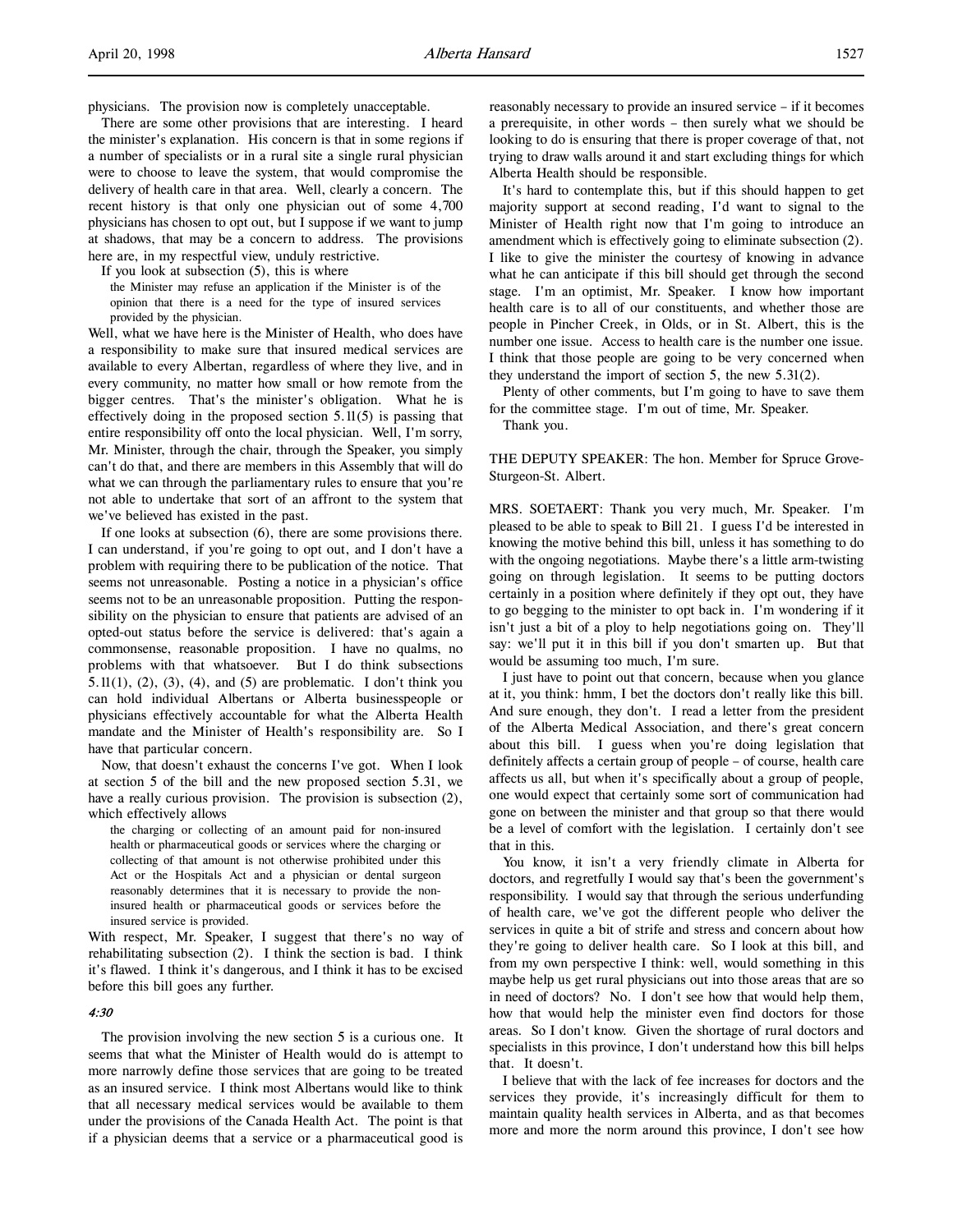this bill addresses that. It doesn't. Now, my concern is that if more physicians start opting out, that's why regulations and bills like this are coming to the Legislature. Why are more physicians opting out? I would venture to say that it's because there are so many restrictions and limitations and unfriendly conditions throughout this province, and maybe it's their way of making a point. So they then have the ability, of course, to opt out. What's interesting is that if they choose to opt back in, they can't do it for an entire year, according to this legislation, my understanding of it, unless of course they have special permission from the minister. I guess I question that. Maybe in committee or at the end of this discussion the minister will explain that: a year being the amount of time that a doctor cannot opt back in.

Now, if you're a physician and it takes away your right to opt out of medicare, unless you're under a very dictatorial type of decision-maker, which of course, I hate to say, might be the minister, I can't fathom the democracy in that, and that concerns me. I'm worried that Alberta is in such disarray in health care. We've debated that often in here. We even had an afternoon when we spent the entire afternoon discussing the crisis that happened in Edmonton with all the red alerts.

## 4:40

So I would like to see that every piece of legislation with regards to health care is certainly doing something to address those things that are in crisis, and I don't see that in this legislation. As we get to more for-profit treatment facilities, will more doctors opt out to work in those? Does that mean a real luxurytype job, where you operate in almost hotel-like conditions and, as a result, as a two-tiered system continues, we see that the public health care gets undermined?

I see through this bill that if doctors continue to opt out, the minister keeps making rules and regulations for that. It should be a red flag for him to say: okay; what's wrong? We now have to legislate for those doctors who opt out. Well, why are they opting out? Maybe that's where we should be addressing our concerns and our energies. Why wouldn't doctors want to stay within a publicly funded health care system? It's because it's not a good environment for them. So that's where the energy should be: making this health care system the best, keeping quality doctors, surgeons, rural doctors in the system. So here we are dealing with a bill for opting out when we should certainly be looking at why they're opting and why we aren't making the system so that they opt to stay in.

I know that my hon. colleague from Calgary-Buffalo will have amendments.

AN HON. MEMBER: Oh, really?

MRS. SOETAERT: Yeah. I know that I welcome the opportunity . . .

MR. DICKSON: To try and make that bill better.

MRS. SOETAERT: We always aim to help the government make their legislation better, and we do time and time again. I would bet you that the hon. Member for Calgary-Buffalo, if we were to look it up, has the record for the most amendments presented, certainly presented, the most amendments accepted as well, which means that he's held in high esteem on the other side because he continually makes the minister look better by helping him out. In fact, even the Justice minister has benefited from many of his amendments as well. Absolutely.

So to Bill 21, Mr. Speaker, I'll summarize by saying that I'm

disappointed to see that the government is now dealing with rules and regulations for doctors who opt out when we should be looking at how we make this medicare system better so that doctors want to opt in, want to stay within the system. I also stress that there have been many, many concerns raised by the Alberta Medical Association. They feel it's very punitive and Orwellian. Pretty good word.

MS OLSEN: Spell that.

#### MRS. SOETAERT: Spell that.

I think that the Minister of Health has, with all due respect, a bit of work to do on this legislation so that the doctors have a higher level of comfort with it. Maybe the minister will have the right to let them opt in within a year, but heaven knows if that will be the same minister. Now, we might all trust that that minister would do that, but shuffles are inevitable, so one would . . .

MS OLSEN: Soon the Minister of Justice could become the Minister of Health. I don't know.

MRS. SOETAERT: We don't know. However, that's the joy of politics in Alberta.

Mr. Speaker, with those words of concern . . .

DR. TAYLOR: You guys are familiar with shuffles. You just elected a Conservative as a leader.

MRS. SOETAERT: That's true. She's seen the light, and that's why she's a Liberal now.

# Speaker's Ruling

# Relevance

THE DEPUTY SPEAKER: Hon. members, we're discussing Bill 21, Alberta Health Care Insurance Amendment Act, 1998. I wonder if members on both sides of the House could remember that. Right now we only have one member, contrary to what Hansard may show, who is officially recognized to be speaking.

In summary, hon. Member for Spruce Grove-Sturgeon-St. Albert.

### Debate Continued

MRS. SOETAERT: Thank you, Mr. Speaker. In summary, I've expressed some concerns about the bill. I'm surprised that the minister of science and technology across, you know, can say anything, since I sent him such a nice get-well card since he has regretfully had to, you know, use parts of the medical health system.

I do want to conclude by saying that I have grave concerns about the bill. I'm hoping it doesn't get to committee. However, if it does, we will always aim to make the bill a little better through our amendments and debate.

Thank you very much, Mr. Speaker.

THE DEPUTY SPEAKER: The hon. Member for Edmonton-Norwood.

MS OLSEN: Thank you, Mr. Speaker. I have some concerns about this bill. I really wonder why we need to put forward a piece of legislation, at the government's whim, that dramatically changes the way doctors are doing business. It's clearly not something that the doctors have asked for, clearly not something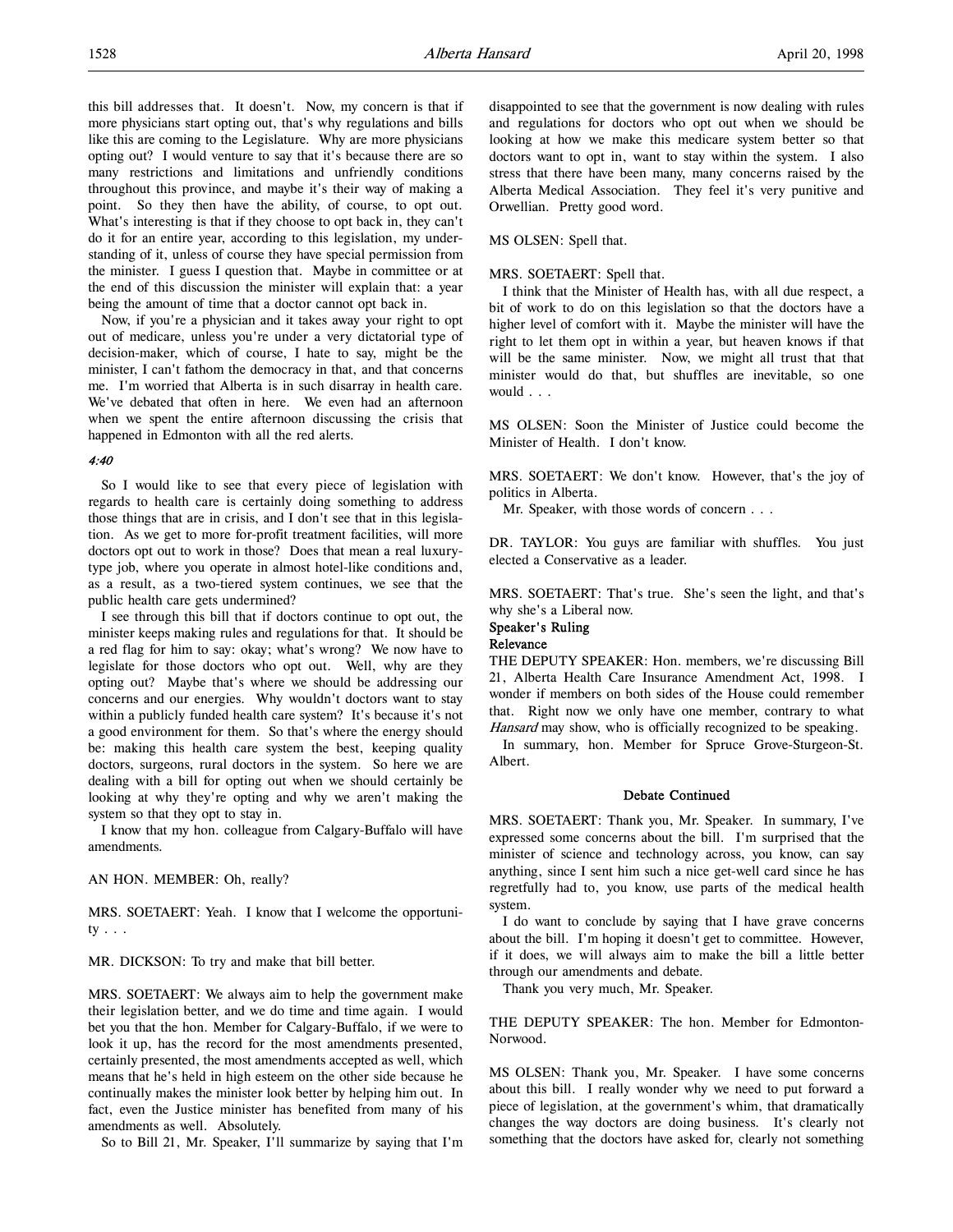that they're supporting. So I'm wondering where this is coming from. Has the minister just decided? Are we going to have a piece of legislation where we can maybe toy with the doctors in terms of their contract negotiation? Maybe this will be a leverage that the minister can use in relation to the services provided by hospitals. I think it causes me a great deal of concern that here we are looking at this kind of legislation when we've got just horrendous problems within the system, and we don't seem to be able to deal with those problems.

Mr. Speaker, we've had a number of labour problems within the health care field and with health care professionals during our session right here from January on, and it seems that we can't resolve all of these things in an equitable manner. Then we bring in a piece of legislation that could bully one party in negotiations. So I'm wondering what kind of tactic will be used by the government in relation to this piece of legislation.

I understand that there's been a lot of debate, and that debate revolves around physicians being able to opt in or opt out without restriction and physicians choosing to opt in and opt out and not being allowed to opt back in until a certain time period has elapsed and then, of course, the option of not having physicians back at all once they opt out. Clearly, what's been pointed out by Mr. Anderson, the president of the AMA – he's expressing the displeasure with government underfunding and mismanagement in health care. That's the opting out issue for them. They don't see it as a preferred mode of practice. Most doctors don't want to opt out. We have one in this province. We have  $-$  what?  $-4,670$ physicians practising, and we have only one opting out. So I question why the minister feels it necessary to bring in one piece of legislation for one specific doctor, especially when the consultation shows that doctors are not in favour of this piece of legislation.

I do have some concern that we have under certain sections the ability for doctors to opt out and get paid for certain services, if they're opted out, if what they're doing is performing an emergency. That particular section remains unchanged in the bill. However, I guess as we proceed through debate, I would ask these questions to the minister: is the emergency defined by the doctors, or is it defined by the minister? Who determines what an emergency is? Has the minister decided now that he wants to take on that area of expertise as well, or are we going to leave that with the doctors and let them decide?

We have certain sections now ensuring that every physician is deemed to have opted in and is included, and now we have to go to a letter being written and the minister having the ultimate responsibility for whether or not a physician opts out. Well, that's all very fine and dandy, but if the minister decides that maybe a politically active doctor in a small rural town, who maybe doesn't support his position on things, wants to opt out, the minister will just say: "Well, no, you're not going to be able to opt out. I have the ultimate say and control, and we're not going to allow you to do that." He could use the excuse, you know, that his services are required because he's a rural doctor. So I'm not convinced that that responsibility lies with the Minister of Health. I think that's going one step too far in this legislation.

# 4:50

I'm also concerned about: why is it that dentists have a certain discrepancy? They only need to notify the minister 30 days in advance of an application to opt out. Now the minister is saying that doctors are different or surgeons are different or somebody is different here. Somebody gets 30 days; somebody gets 90 days. But we're not going to make it equitable, yet they are two

sets of professionals. Dental surgeons do one specific type of work in a hospital, and physicians do other kinds of work. So why 30 days for one and 90 days for the other? They're both doctors. They're both physicians. They're surgeons. They're doing different kinds of services, however, following within the same guidelines. So maybe that can be clarified.

The issue with "a physician [must] apply to the Minister to opt out" removes the right of physicians to opt out of medicare and places the decision in the hands of ministers. As I said before, I'm not sure that that aligns with the process outlined for dental surgeons. I would like to think that the minister is creating fair and equitable legislation, but that's not happening, because you have one group of professionals in one category and another group of professionals in another category.

I'm not sure what the real intent of this legislation is, other than maybe it's a negotiating tool for the government in terms of how they're going to proceed with the doctors. If they can't get the doctors onside with them, then heck, they're going to create a piece of legislation that's going to be a leverage for them. The kind of legislation that we as legislators in this Assembly should be looking at, I think: working with the doctors to create a better environment as opposed to creating a climate here that's for privatization and favours the for-profit sector in health care more than it does public health care.

With that, Mr. Minister, I would hope that you can enlighten us as to absolutely what your intent is with this legislation, because I don't think it has any really solid basis for being here. My job as a legislator is to be here to debate legislation that is meaningful. This is nothing but a ploy to take the upper hand in a situation that this government cannot seem to deal with. Health care is a big issue.

AN HON. MEMBER: It's bullying citizens.

#### [The Speaker in the chair]

#### MS OLSEN: Absolutely it's bullying.

Once this minister and this government manage to work together with health care professionals and other professionals in this province instead of trying to create divisions and bully legislation, then things will be much better for all of us here. I'm very much dissatisfied that I have to come and debate a piece of legislation with no really good intent other than to certainly take the upper hand in contract negotiations with doctors.

With that, Mr. Speaker, I will take my seat. Thank you.

THE SPEAKER: The hon. Member for Edmonton-Manning.

MR. GIBBONS: Thank you, Mr. Speaker. I stand today to speak to Bill 21, the Alberta Health Care Insurance Amendment Act. As I go through this, I'm just trying to see what the main objective is. It just seems to me that it clarifies or defines the process for physicians to opt out of and back into the Alberta health care insurance plan. Whereas the current Alberta Health Care Insurance Act clearly outlines the opting out and opting in for dental surgeons, it is silent on physicians. So I look at the amount of physicians we have in the province – and it's been stated a number of times: 4,670 physicians – and only one has actually opted out. So I'm wondering: why are we here, and why are we talking about this? There was a time when we were losing physicians out of the country. Maybe we should have been looking at the opting out at that particular time and asking Health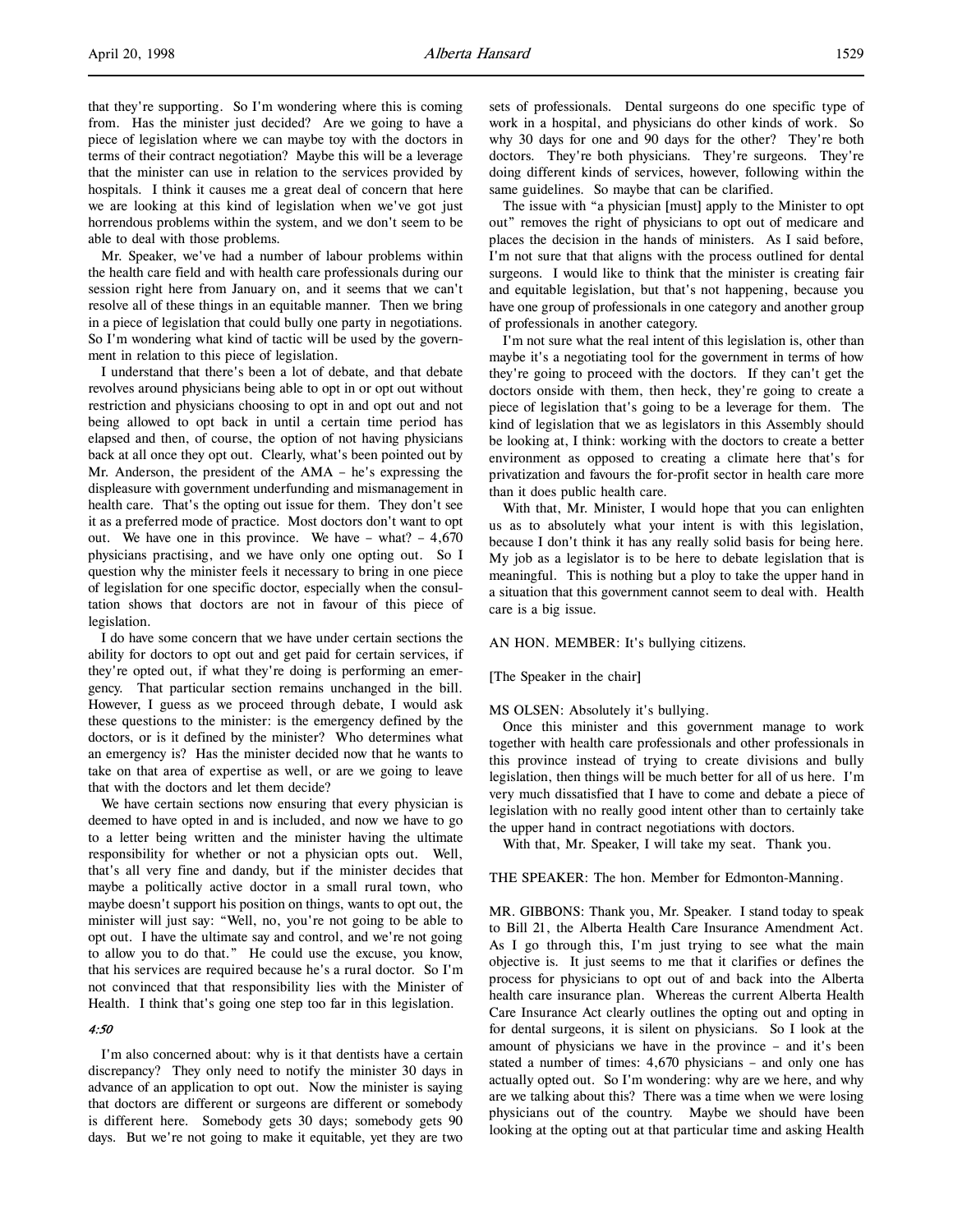to put some money back into what we subsidize them for.

I look at this bill, and as I read through and listen to other members from our side speak about it, it is the physician's right to opt in and out. This government has created a very unfriendly environment for doctors in Alberta. Recent negotiations between the Alberta Medical Association and government have revealed an unprecedented level of discontent among Alberta doctors. Doctors assert that with the call for a fee increase incentive for doctors, a more aggressive strategy to recruit rural doctors, it is increasingly difficult to maintain quality of health in Alberta.

A constituent of mine came in the other day that went to see a doctor last Thursday with a WCB report that she had to hand in. At the same time she thought she'd get a prescription filled out so she could pick up her high blood pressure medicine on the way home. Well, this doctor would not do it. He told her to call back the next day and make an appointment for this week or next week. So I think that the kind of atmosphere that we're actually setting up in this province is very scary, very detrimental to people that really need us, need this government, us as elected officials, to fight for them.

In setting the stage for future private health services in Alberta, the government has made opting out a lucrative option for physicians. Now, this is really a difficult one for me to understand, why to opt out is to be lucrative. Well, it should be that they should feel like they're part of our system, being very appreciative and very proud to work here, but it seems like those that have stayed behind are being pressured into different things by an act. We bring bills forward. We should be bringing bills forward for the positive side, not for the negative side.

As more physicians choose to opt out, there need to be rules concerning how they may opt back in, a time restriction and limitation imposed. Although this legislation does not address this issue, it goes too far. It removes the right of the physician to opt out of medicare, making it subject to control by the government, a government that has proven to be unfriendly to doctors of this province and blatantly committed to creating a two-tiered, private, for-profit health system in Alberta.

Mr. Speaker, a private, for-profit system here is something that we've watched coming. We have been trying to educate Albertans that this government is pushing this and that they should be speaking out. If such a few people in this province spoke out against private schools, maybe the same amount of people that are being affected by health should be speaking up, and the amount of phone calls that this government would get at that time would be tremendous. This legislation is also an acknowledgement that the public health system in Alberta is in such disarray that doctors must be legislated to remain in the public system, and the interests of Albertans need to be protected from price gouging by unscrupulous for-profit treatment facilities.

I look at this and wonder: why is this? We had such a great system. Yes, there was a time 10 years ago when everybody bought into the feeling that somebody had to take control of the health system. The escalation, the amount of pyramid-building within the system was so much that even the lowest people in the system knew what was happening in the hospitals, and they backed the government when there was talk of restructuring. But when you go into a restructuring mode – and I keep bringing this up, but it's an actual fact. When you start rebuilding and you're only rebuilding on the fact of destroying – and that's what it seems to have got to, because at a certain point we should have stopped and the government should have had a vision or a plan to rebuild back the other way.

# 5:00

We still seem to have a pyramid system within our health system. We hand-select people on regional health boards. We have more regions than we have constituencies in this province. We have suggestions that maybe we should be coming with less MLAs. Well, I'm for that, but I also would be for less of these regions in the health system.

Back to the bill itself. What is the problem Alberta Health is trying to solve with Bill 21? According to the government's own news release, of the approximately 4,670 physicians practising in Alberta, only one of them has really opted out. Is that what they're trying to solve? One person? That is really ludicrous. Like I mentioned before, maybe there should have been penalties for those that left our province. Alberta Health is attempting to pass Bill 21 off as support for medicare, but this rings very, very hollow in light of the government's fiscal undermining of Alberta's health care system over the past five years along with the resulting chaos and reduction in accessibility to quality care.

The doctors, the nurses, and the support staff in our hospitals in Edmonton have been overworked tremendously. The feelings within the hospitals are to a point where they wonder – well, I guess maybe after a few years the government will be successful in destroying unions. If that's what was the main cause of keeping up with this destruction over the last few years, I think in the last few months you've actually found out that you have demoralized them, so let's get back to looking at what our health care system is really about.

Mr. Speaker, I do hope that the minister will listen and answer some of the questions we've been putting forward and that for the sake of Alberta and for bragging across Canada, we might be getting back into the health care system that other ones choose to have or do have. I hope we're there.

With that, I take my leave, Mr. Speaker. Thank you.

THE SPEAKER: The hon. Member for Edmonton-Centre.

MS BLAKEMAN: Thank you, Mr. Speaker. This is a really interesting bill to me, and I am speaking specifically on second reading of Bill 21, Alberta Health Care Insurance Amendment Act, 1998. You know, every time we open up or look at health care insurance in Alberta, I have a couple of questions about it. Knowing that our predecessors and many of the people in the community, our grandparents, worked so hard to make sure we did have a publicly funded, accessible, universal health care system and how hard that was to get into place and how important it was to people . . .

AN HON. MEMBER: That's not how it was.

MS BLAKEMAN: Yes, it was. It was that group thing. It was a grassroots movement coming up for health care which was quality and accessible and publicly funded. There we go.

The health care system we have in Canada is one of the things that you always see brought forward by people when they're asked what's really important about Canada: "what are you really proud of?" Our health care system is one of them. So when you go to open up the health care insurance plan and tinker with it or adjust it in any way, I have to keep going back and saying: why? Why are you doing this? What are the good reasons? How important is this to people in Alberta? Is this going to change something? Is it going to improve it? What is this providing to people, or what service do they no longer need? None of those questions are being answered when I look at this bill.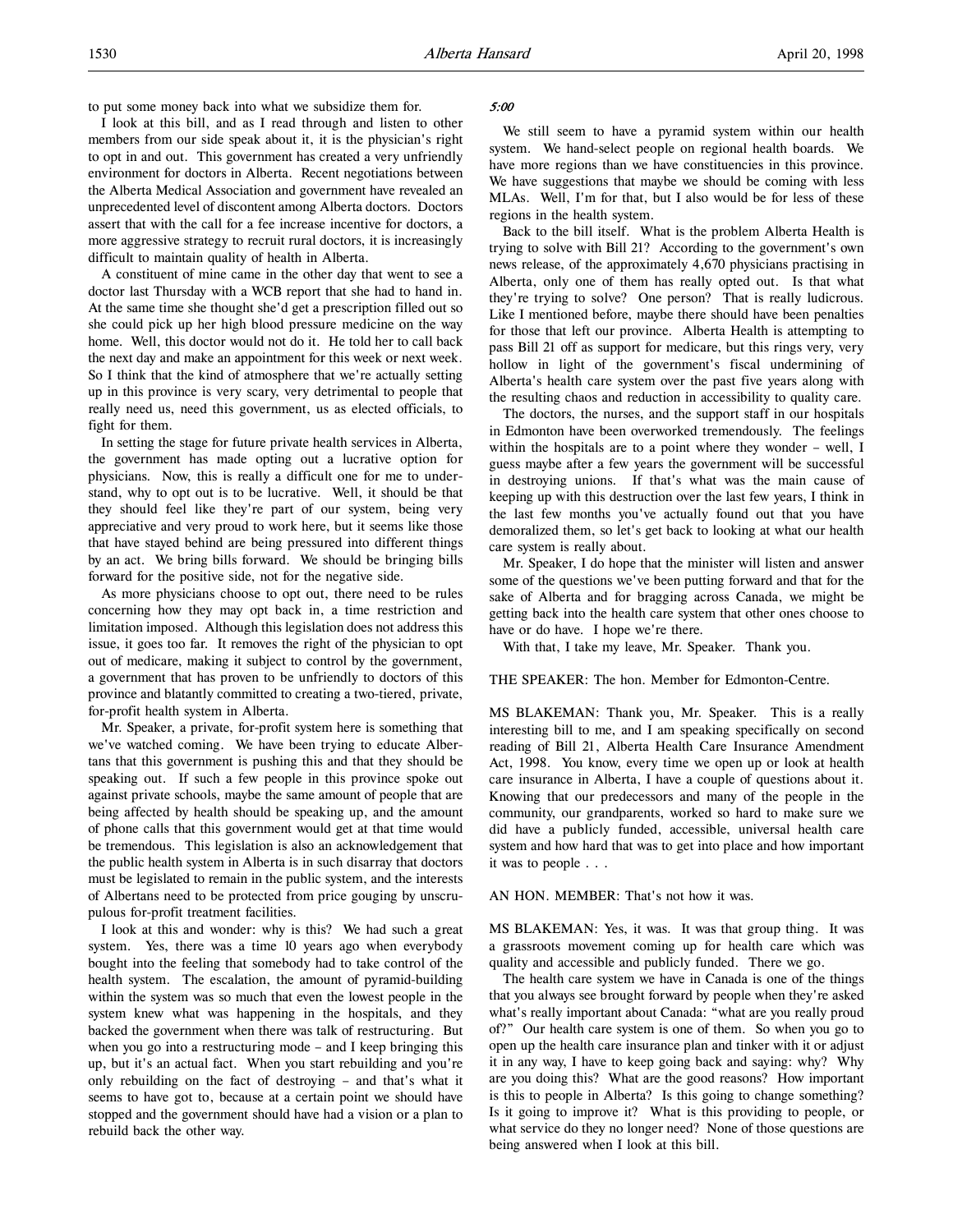What I find really interesting is that the government said that it was going to restructure health care when it started into this in 1993 or 1994. You know, I don't see that as having happened. I didn't see a good evaluation process. I certainly did not see a good public consultation process with stakeholders. I think the health roundtables may go down in history as one of the things we should be least proud of here. I've seen quite a bit of shuffling around of bureaucracy and administration in health care, but I don't see a new paradigm. I don't see a rethinking of this. I certainly wouldn't accept what's being proposed in Bill 21 as a new paradigm or a rethinking of the way we understand what we are trying to provide, the services we're trying to provide and the protection we're trying to offer to our citizens. I don't see it. I do see a new layer of bureaucracy in the middle with the RHAs in which they have the responsibility to do everything and not much authority to actually accomplish it, particularly where funding is involved. So it all devolves back to the minister anyway.

I have to state that out of all of the departments I think the Ministry of Health might get the prize for making the most people unhappy. We have the citizens of Alberta very unhappy, the senior citizens, certainly in Edmonton-Centre, very unhappy about the health care system, and long-term care problems in a lot of the Edmonton region making people very sad. So we have Albertans who are unhappy with this, we have the working professionals very unhappy – the nurses, the LPNs, the support staff – and now we have doctors very unhappy. Again, I don't think this bill is going to make them happy. Obviously it's not. You know, looking at some of the letters that have been written, they are not happy about this at all, and I don't really see a happy face on the Minister of Health either, so I have to assume that he's not happy about this either. So we haven't made anybody happy here except for perhaps the Minister of Education.

Why would we be having to deal with a situation of doctors opting out? Why? Why have we come to that point in time where doctors want to opt out of this system given that they put years and years of training into becoming professional, licensing, the amount of money they have to spend on tuition, especially since the tuition cap is so high.

MR. DUNFORD: You got that in.

### MS BLAKEMAN: Snuck it in there.

Are we seeing the unhappiness with the doctors and their current job action – is this the canary in the mine? I don't know about that. I see it more as doctors looking for every way they can to express their frustration and disapproval of the current system, their desire to make it work in a way that is better for them and better for the public that they serve. What outlets do they have to try and show to the government that this is not working? Well, I don't know how well direct consultation has gone, but in the contract negotiations I'll hazard a guess: not well. So based on some of the correspondence I've seen, this bill doesn't appear to me to be satisfying the group that it is dealing with.

As I mentioned before, in Edmonton-Centre I have a lot of senior citizens, and there's a few really specific things in this bill that concern me around the seniors. I note that a physician who decides to opt out is supposed to post notices in the newspaper and all of that. I will still express a concern on behalf of some of the seniors in Edmonton-Centre that this is, again, not a happy thing for them. The seniors in Edmonton-Centre won't be happy about this for a number of reasons. With some of the people, as they get older, changes are alarming to them, especially if it's a change in something that's very well established. They may not be reading the papers. They may not be aware that their own doctor has opted out. They go down to the doctor's office, and then, once they're in there, they're told, "Gee, we're opted out, by the way; so you can go home now if you don't want to pay cash."

# 5:10

It causes a lot of other questions to come up for them. I found it very interesting, the kinds of concerns that are raised to me by seniors around health care issues and about understanding whether they can be charged for things, what services should be available to them. This has been a very difficult time. I can think of few things that will be as alarming to someone in their later years as to find out that they would now have to pay cash or use Visa if they want to see a particular doctor. That's astounding. That's an astounding idea, that you'd be paying with a credit card to go and see a doctor in this province, in this country: home of medicare. That's astounding to me.

MR. DUNFORD: This isn't the home of medicare. Saskatchewan is the home of medicare, Laurie.

MS BLAKEMAN: Sure, but we adopted it really quickly because we were grassroots in there as well. It's important to me.

MRS. SOETAERT: What would it take to make you happy?

MS BLAKEMAN: To make me happy? What would I need to make me happy?

So, just to recap. I don't see that this is a move towards a new paradigm in the way that we offer health care programs in this province. There are obviously deep problems between those that are working in the medicare profession, the clients of medical services, and this government. This is not a happy picture, and I would dearly like to see us move in a positive way. I do not see Bill 21 as being a positive movement.

Why is this bill being brought forward? Is it demand from the public? No. Not that I've seen, and I have not seen any proof offered from my hon. colleagues on the other side of the Chamber that there was overwhelming demand on behalf of the public or even on behalf of the doctors to have an opted-out clause. My other colleagues have mentioned: one person out of 4,600 doctors. Does this address some terrible problem that we have long identified and been searching for a solution to? No, I don't think so. Certainly, I don't think that offering or giving very narrow confines to opting out and opting in as a physician is addressing any problem that's been identified as far as labour relations or provision of services in health care.

Is this trying to alleviate or stop any mischief? Well, I don't think so, not in my reading of it, and I haven't heard another explanation for that from the minister. Does it cause some mischief? Yes, I think it probably does. A number of my colleagues have spoken on the confusion that this can be causing. I think it is a mischievous bill. In my more cynical moments I think this bill might have been put forward as some sort of appeasement in negotiations with physicians. But they're not appeased in the least bit by this, so it doesn't seem to have moved the government forward in resolving any of this.

So those are just a few comments I wanted to make as far as Bill 21. I'll be really interested to hear what the Minister of Health has to say in defending this bill or explaining it a bit more.